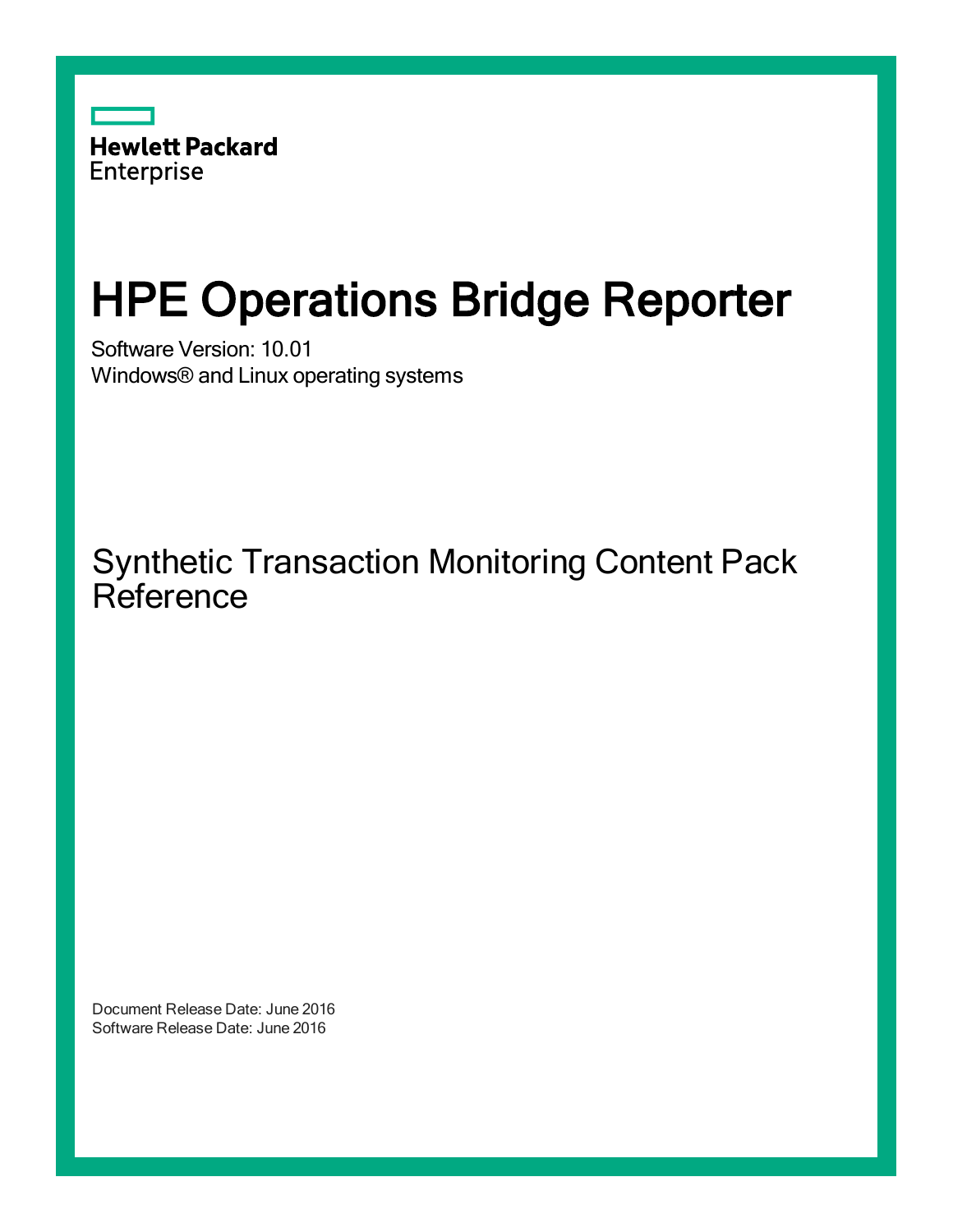### Legal Notices

#### **Warranty**

The only warranties for Hewlett-Packard Development Company, L.P. products and services are set forth in the express warranty statements accompanying such products and services. Nothing herein should be construed as constituting an additional warranty. HPE shall not be liable for technical or editorial errors or omissions contained herein.

The information contained herein is subject to change without notice.

#### Restricted Rights Legend

Confidential computer software. Valid license from HPE required for possession, use or copying. Consistent with FAR 12.211 and 12.212, Commercial Computer Software, Computer Software Documentation, and Technical Data for Commercial Items are licensed to the U.S. Government under vendor's standard commercial license.

### Copyright Notice

© Copyright 2015 - 2016 Hewlett Packard Enterprise Development LP

#### Trademark Notices

Adobe™ is a trademark of Adobe Systems Incorporated.

Microsoft® and Windows® are U.S. registered trademarks of Microsoft Corporation.

UNIX® is a registered trademark of The Open Group.

### Documentation Updates

The title page of this document contains the following identifying information:

- Software Version number, which indicates the software version.
- Document Release Date, which changes each time the document is updated.
- Software Release Date, which indicates the release date of this version of the software.

To check for recent updates or to verify that you are using the most recent edition of a document, go to: **https://softwaresupport.hp.com**

This site requires that you register for an HP Passport and sign in. To register for an HP Passport ID, go to: **https://hpp12.passport.hp.com/hppcf/createuser.do**

Or click the **the Register** link at the top of the HP Software Support page.

You will also receive updated or new editions if you subscribe to the appropriate product support service. Contact your HP sales representative for details.

### Support

Visit the HP Software Support Online web site at: **https://softwaresupport.hp.com**

This web site provides contact information and details about the products, services, and support that HP Software offers.

HP Software online support provides customer self-solve capabilities. It provides a fast and efficient way to access interactive technical support tools needed to manage your business. As a valued support customer, you can benefit by using the support web site to:

- Search for knowledge documents of interest
- Submit and track support cases and enhancement requests
- Download software patches
- Manage support contracts
- Look up HP support contacts
- Review information about available services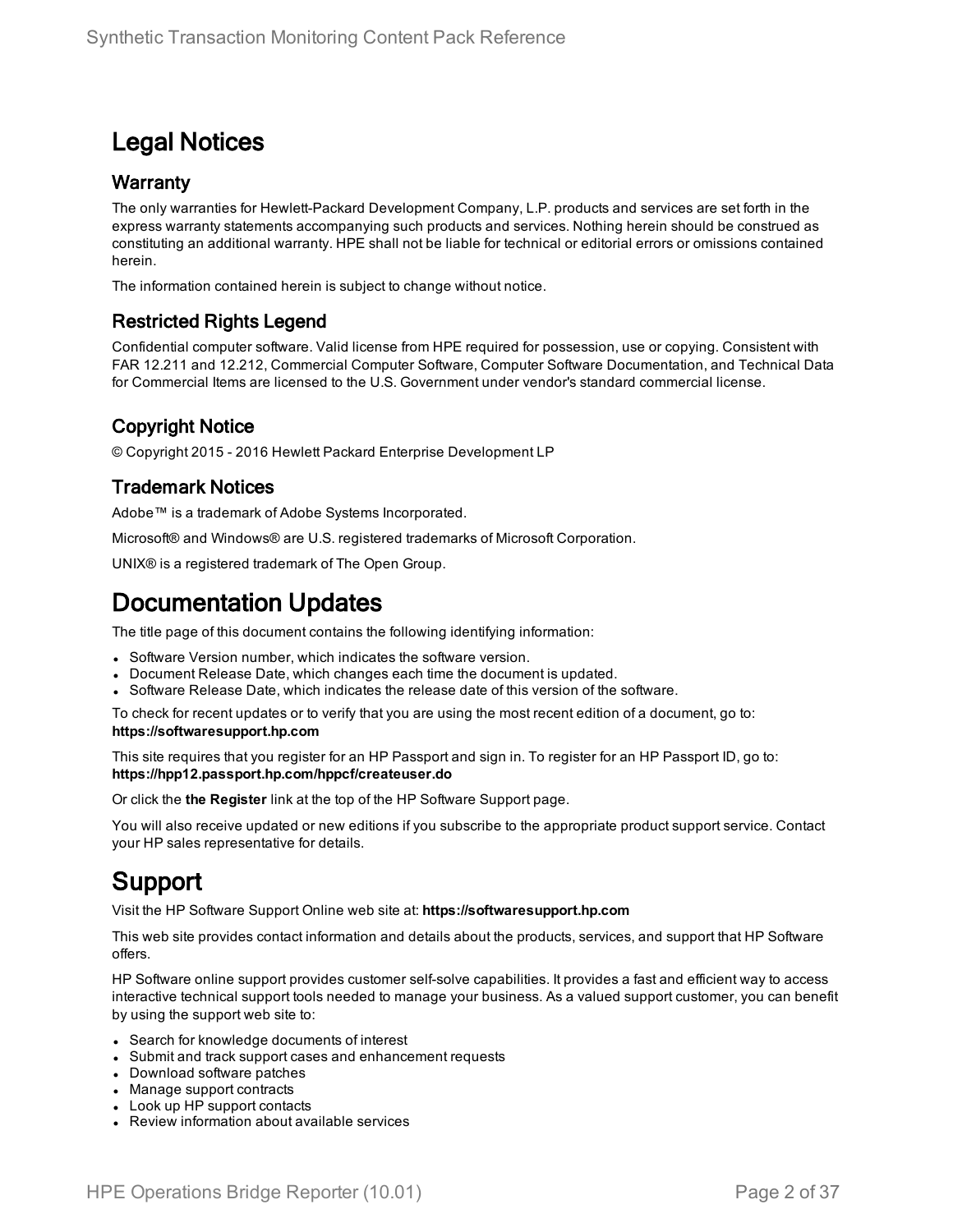- Enter into discussions with other software customers
- Research and register for software training

Most of the support areas require that you register as an HP Passport user and sign in. Many also require a support contract. To register for an HP Passport ID, go to:

#### **https://hpp12.passport.hp.com/hppcf/createuser.do**

To find more information about access levels, go to:

#### **https://softwaresupport.hp.com/web/softwaresupport/access-levels**

**HP Software Solutions Now** accesses the HPSW Solution and Integration Portal Web site. This site enables you to explore HP Product Solutions to meet your business needs, includes a full list of Integrations between HP Products, as well as a listing of ITIL Processes. The URL for this Web site is **http://h20230.www2.hp.com/sc/solutions/index.jsp**

### About this PDF Version of Online Help

This document is a PDF version of the online help. This PDF file is provided so you can easily print multiple topics from the help information or read the online help in PDF format. Because this content was originally created to be viewed as online help in a web browser, some topics may not be formatted properly. Some interactive topics may not be present in this PDF version. Those topics can be successfully printed from within the online help.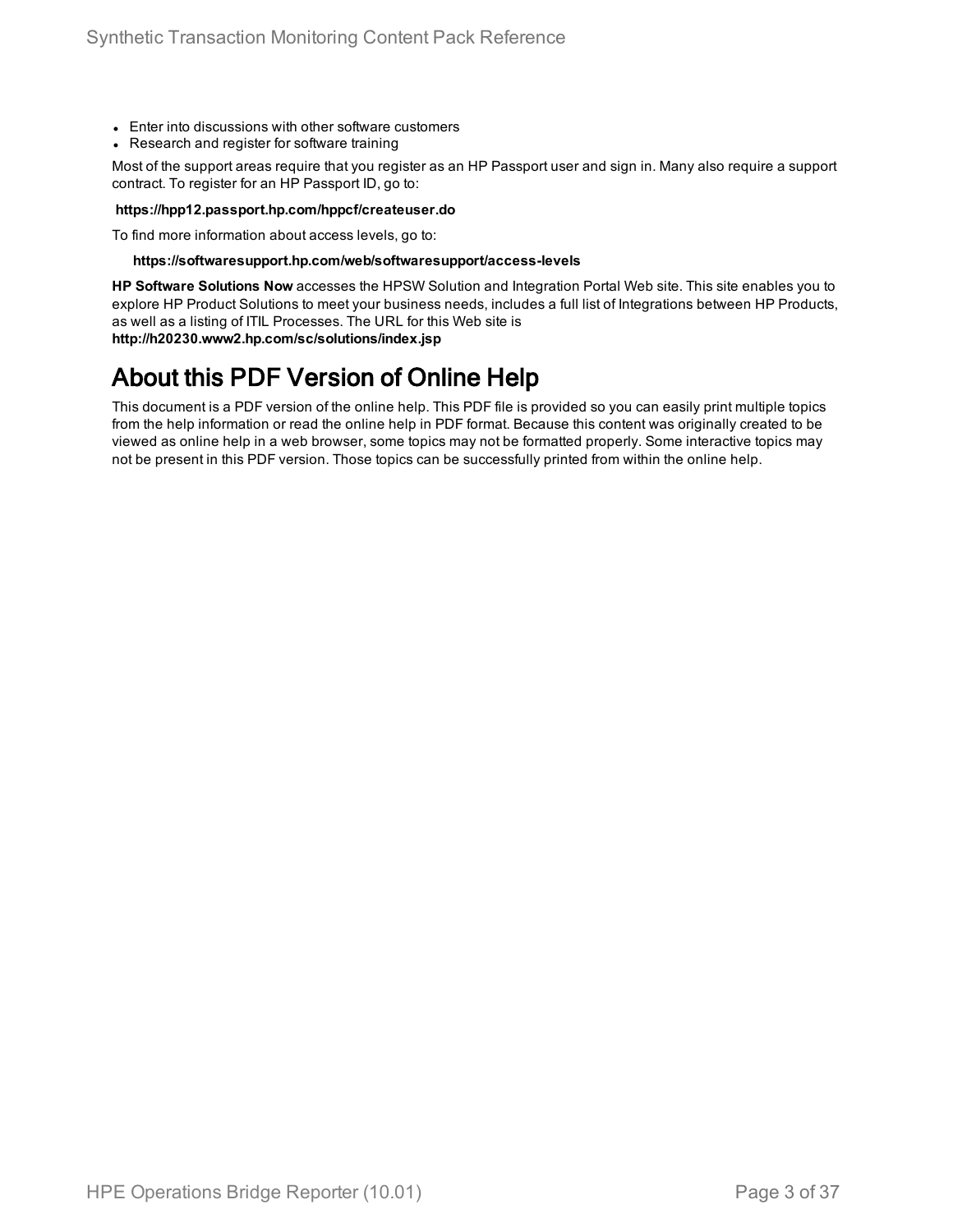# **Contents**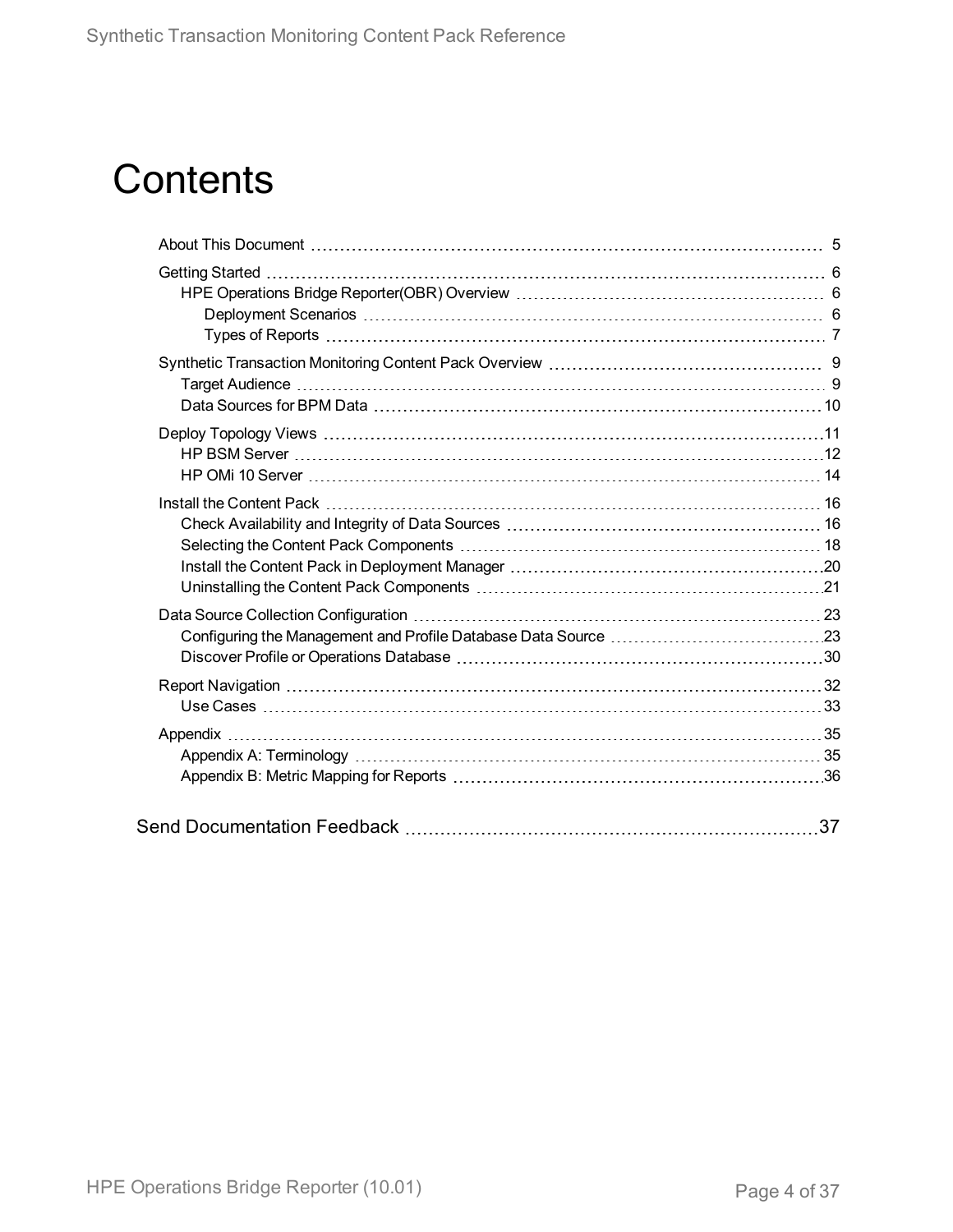## <span id="page-4-0"></span>About This Document

This document provides an overview of HPE OBR and Synthetic Transaction Monitoring Content Pack. This document provides the list of Synthetic Transaction Monitoring reports available with the Synthetic Transaction Monitoring Content Pack.

This document helps you to deploy topology views and install and configure the data source for the Synthetic Transaction Monitoring Content Pack. It provides information on report navigation and metric mapping for report.

For information on HPE Operations Bridge Reporter tools and contents, go to URL: <https://hpln.hpe.com/product/operations-bridge-reporter>.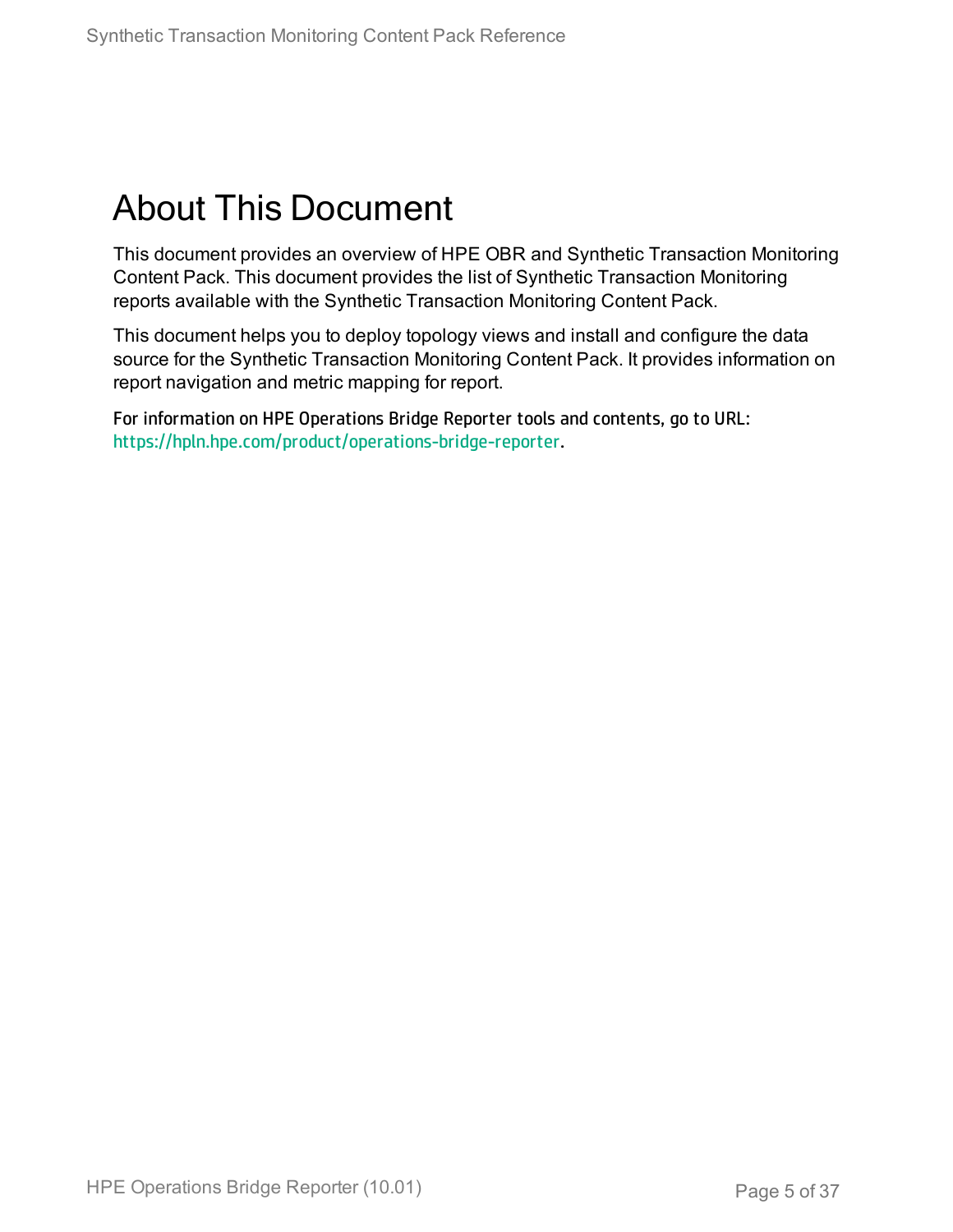## <span id="page-5-0"></span>Getting Started

<span id="page-5-1"></span>This section provides HPE OBR overview, deployment scenarios, and types of reports.

## HPE Operations Bridge Reporter(OBR) Overview

HPE OBR is a cross-domain historical infrastructure performance reporting solution. It displays top-down reports from Business Service Management (BSM) Business Service and Business Application, HP Operations Manager (HPOM) Node Group or HP OMi10 perspective to the underlying infrastructure. It also displays bottoms-up reports from the infrastructure to the impacted Business Services and Business Applications or Node Groups. It leverages the topology information to show how the underlying infrastructure health, performance and availability affects your Business Services and Business Applications or Node Groups in the long term. You can navigate from higher level cross domain reports to detailed domain level reports.

### <span id="page-5-2"></span>Deployment Scenarios

Following are the deployment scenarios supported on HPE OBR:

- **Deployment with BSM/OMi** In this deployment, Run-time Service Model (RTSM) is the source of topology information. HPE OBR discovers and synchronizes topology information from OMi. In a BSM environment with underlying HPOM servers, this synchronization technique receives discovered topology data from multiple HPOM systems and updates the Configuration Items (CIs) and CI relationships in the RTSM as soon as changes are discovered. However, you can also use the HPOM D-MoM dynamic topology synchronization technique to discover and synchronize the topology information in RTSM. In an environment with OMi 10.00, HPE OBR uses RTSM to obtain topology information and metrics from HP Operations Agent or HP SiteScope systems that are configured with OMi.
- <sup>l</sup> **Deployment with HP Operations Manager** In this deployment, the topology information is a group of managed nodes defined in HPOM that are logically combined for operational monitoring. These logical node groups are created by HPOM users to classify the nodes as specific organizations or entities within their enterprise. For example, a group called Exchange Servers can be created in HPOM to organize the specific Exchange Servers and Active Directory nodes for reporting or monitoring purposes. HPE OBR uses the node groups from HPOM for its topology computation.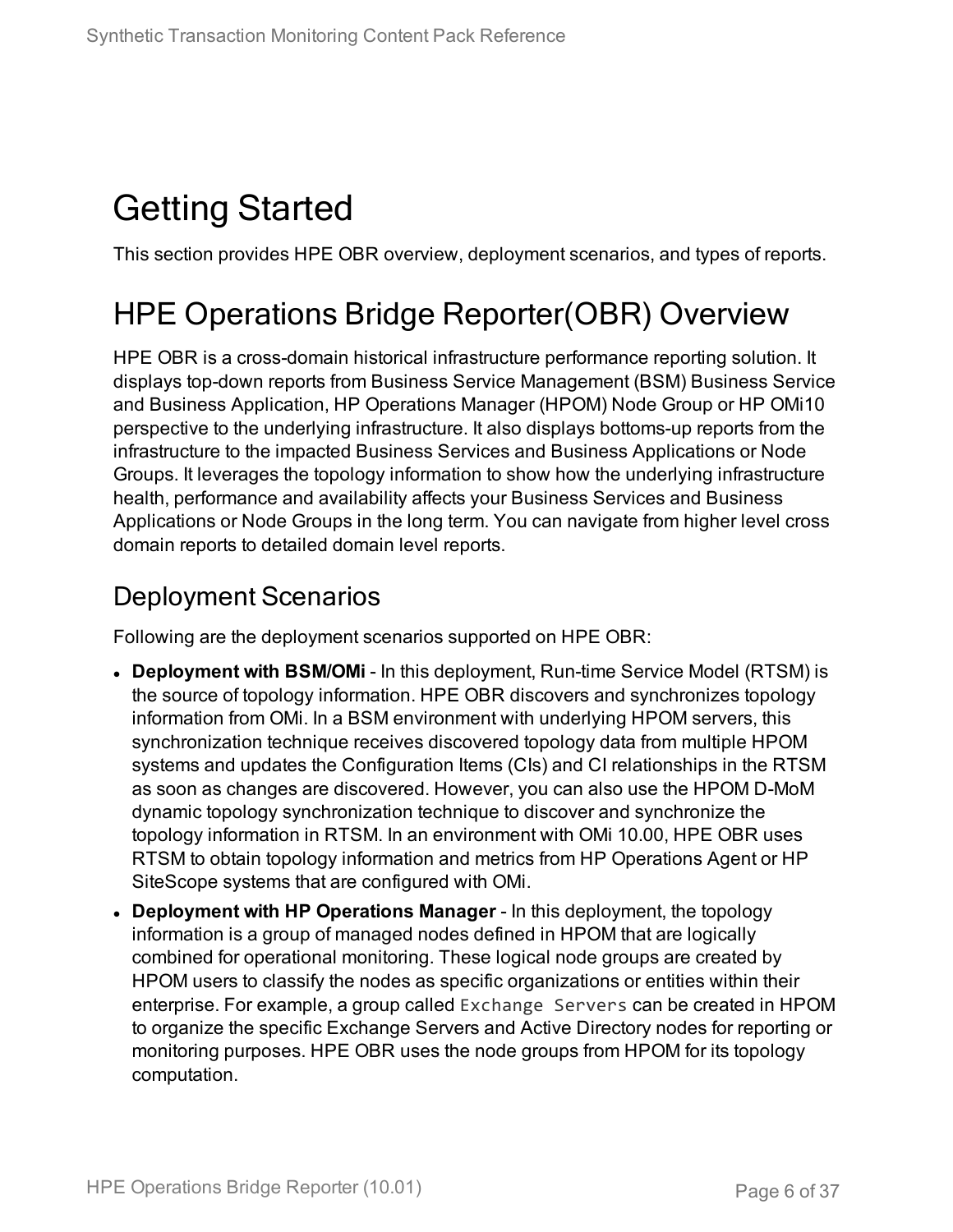- **.** Deployment with VMware vCenter VMware vCenter is a distributed server-client software solution that provides a central and a flexible platform for managing the virtual infrastructure in business-critical enterprise systems. VMware vCenter centrally monitors performance and events, and provides an enhanced level of visibility of the virtual environment, thus helping IT administrators to control the environment with ease.
- **Other deployments** Apart from the basic deployment scenarios, you can collect data from the following sources independently:
	- Deployment with NNMi
	- Deployment with a generic database
	- Deployment with other applications using CSV

### <span id="page-6-0"></span>Types of Reports

The reports available in HPE Operations Bridge Reporter (OBR) are divided into two broad categories:

- Business Service Management
- Infrastructure Management

The following image shows the supported list of reports folders under both these categories: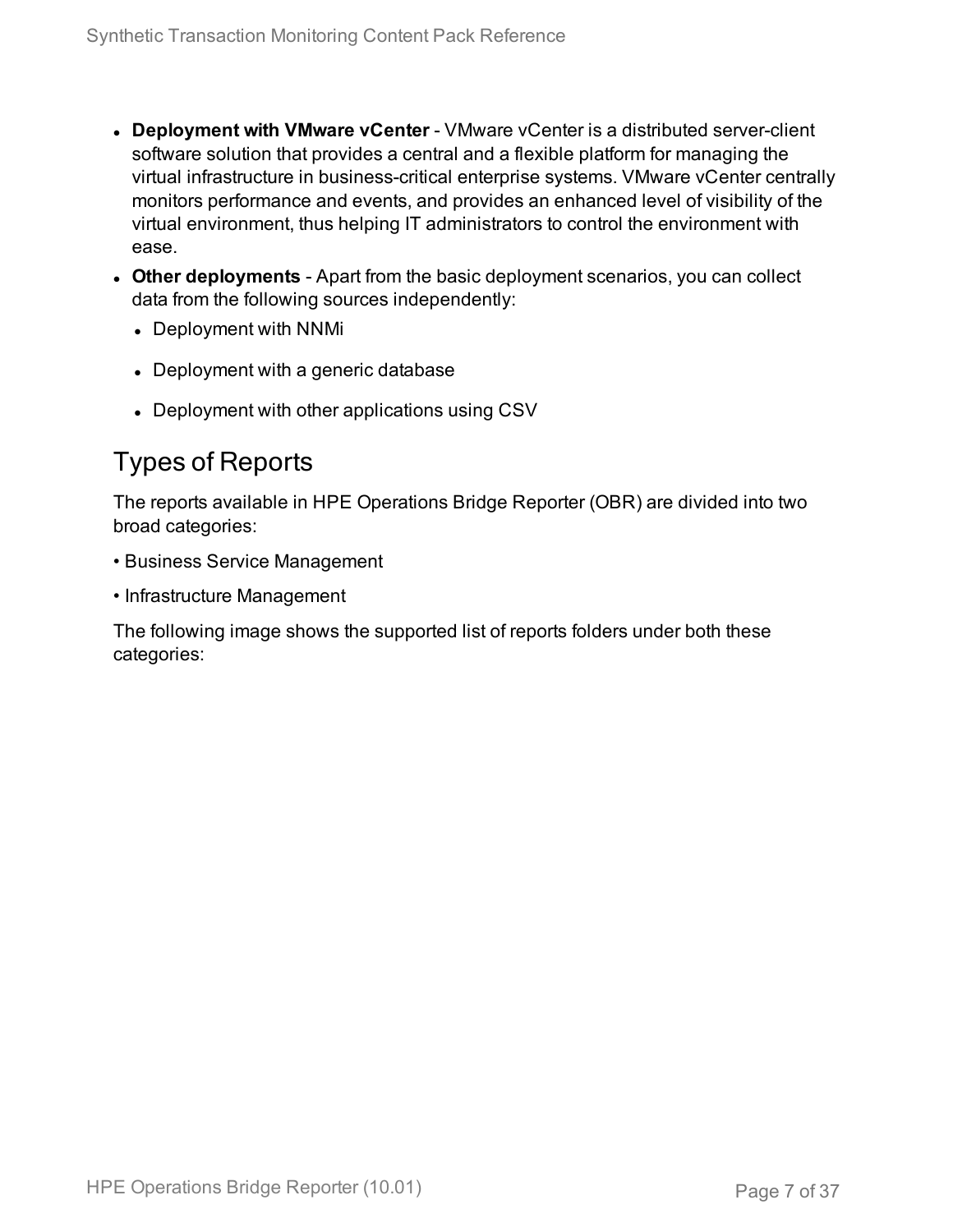

To view a map of all the reports available in the Synthetic Transaction Monitoring Content Pack, see Report [Navigation](#page-31-0).

For more information on HPE Operations Bridge Reporter concepts, see *HPE Operations Bridge Reporter Concepts Guide* and *HPE Operations Bridge Reporter Content Development Guide*.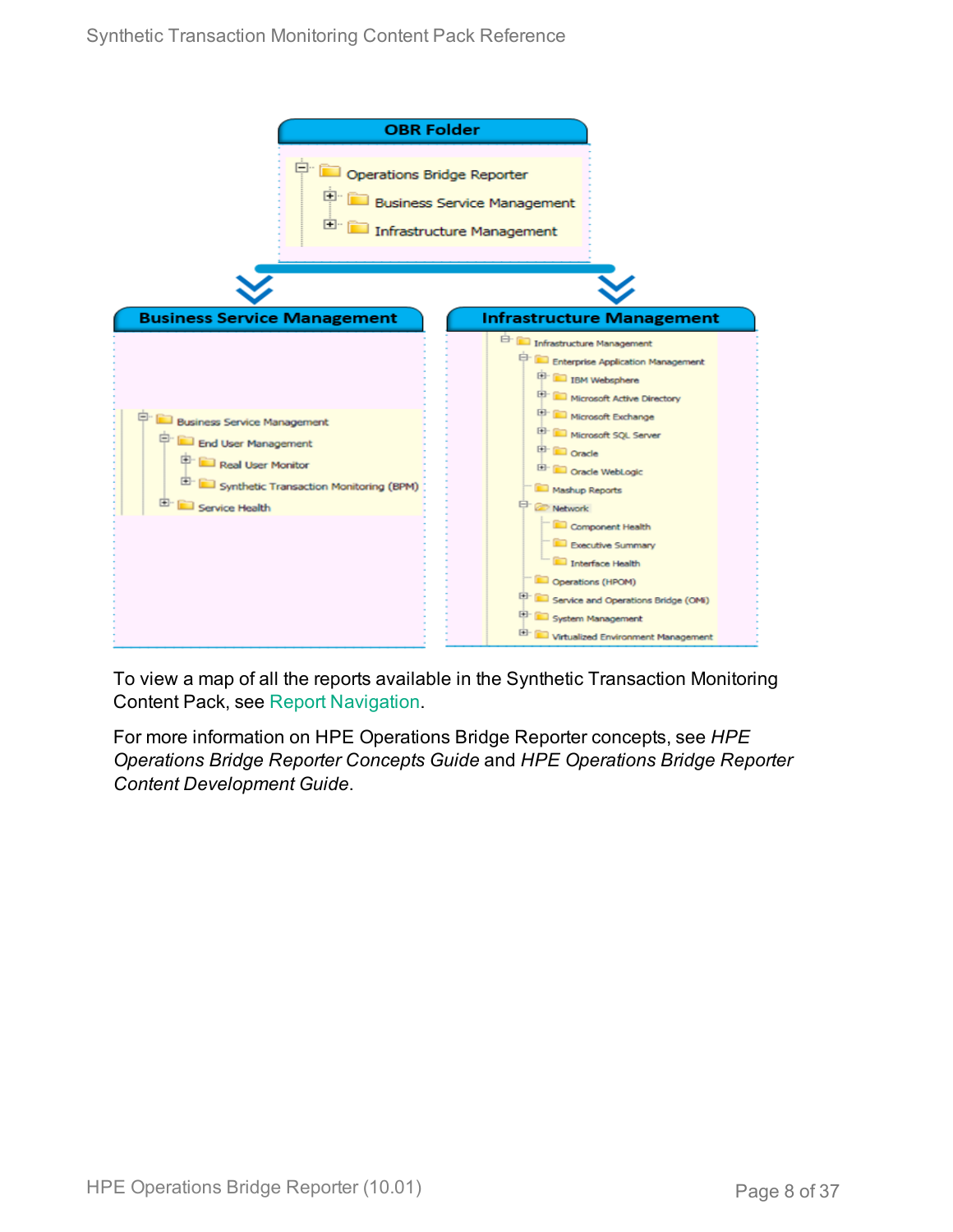## <span id="page-8-0"></span>Synthetic Transaction Monitoring Content Pack Overview

This section provides an overview of Synthetic Transaction Monitoring Content Pack, target audience, and supported data sources.

The Content Packs determine the fact data that are to be collected from the various data sources, and the interval at which the data is collected. Configuration of the data source connections for the installed Content Packs depends on the type of deployment scenario used.

The HP Business Service Management (BSM) portfolio provides a set of integrated, management-layer solutions, each employing a different combination of HP products and applications. The BSM portfolio enables the integration of application, system, network, and business transaction monitoring, helping you to manage application performance and address issues before they impact customers; and connecting dynamic cloud and virtualized services to underlying infrastructure, to provide better visibility into services. The BSM portfolio enables effective problem-solving by the various IT teams and personas in your organization, and across the different systems, network tiers, and software layers in your IT architecture.

For information about BSM, see the *HP Business Service Management Getting Started with BSM* guide.

Business Process Monitor (BPM) is one of the HP Business Service Management (BSM) data collectors. BPM proactively monitors enterprise applications in real time, identifying performance and availability problems before users experience them. It enables you to monitor sites from various locations, emulating the end-user experience, and so assess site performance from different client perspectives.

For information about BPM, see the *Business Process Monitor Administration Guide*.

The Synthetic Transaction Monitoring (BPM) reports help you to analyze the health of the enterprise applications and the transaction performance from a synthetic or simulated perspective. The BPM reports display summarized as well as detailed information about the performance, availability, and status of synthetic transactions.

## <span id="page-8-1"></span>Target Audience

The target audience for the BPM reports are: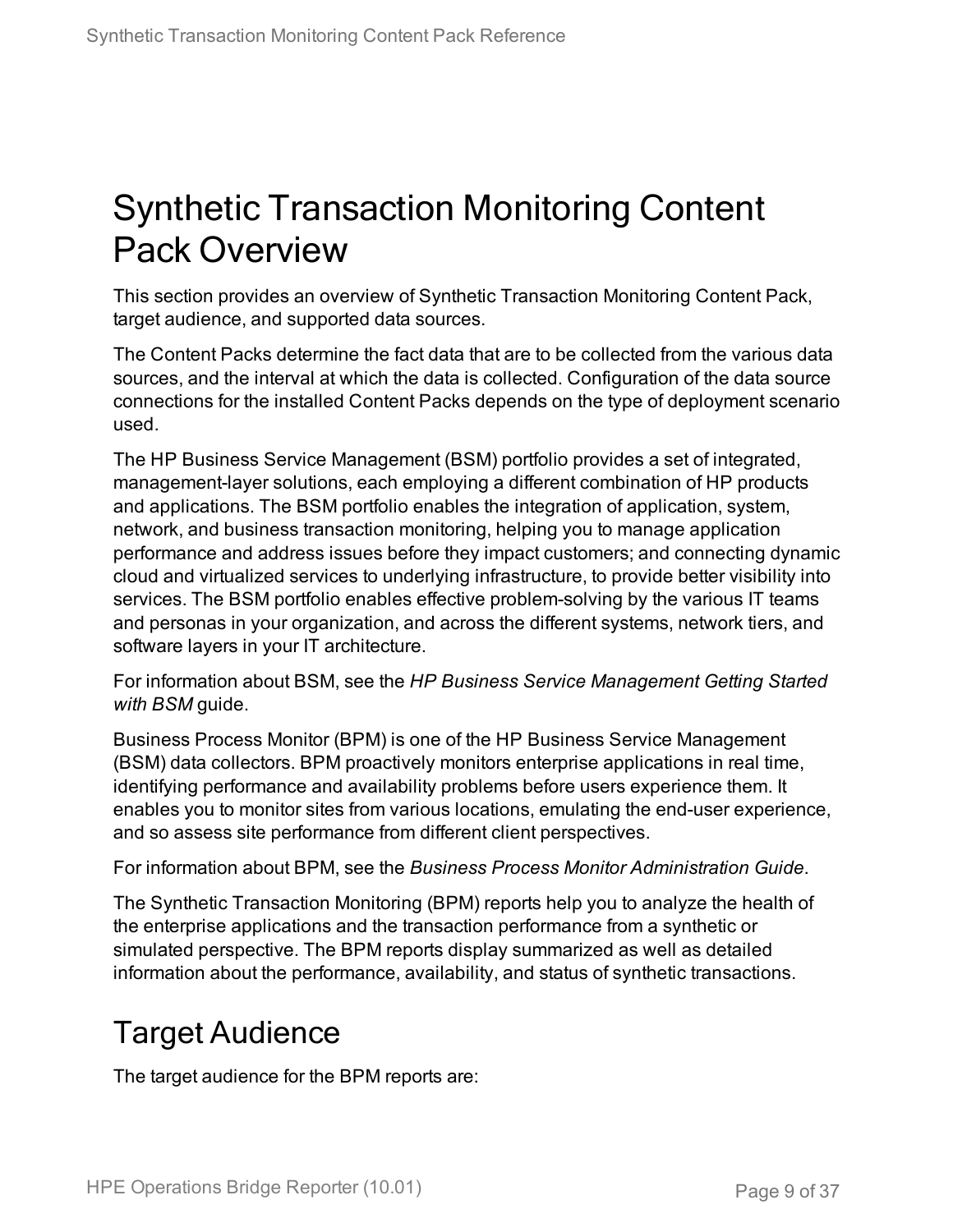- **.** Director of IT Operations/Services: They are responsible for the activities of IT Operations including data administration, security, change, and risk management. By analyzing the performance of the business applications and underlying transactions, they can develop IT strategies to bring improvements in business operations and data administration.
- **Applications administrator**: They are responsible for managing the business applications. By analyzing the performance and health information displayed in the reports, application administrators can ensure continuous improvement of the business applications.
- IT **administrator**: They are responsible for managing the underlying infrastructure that support business applications. The BPM reports can help them address network or system-related issues that might affect the performance of the business applications and transactions.

## <span id="page-9-0"></span>Data Sources for BPM Data

OBR integrates with and collects data from the following BPM data repositories:

- **Management database**: The Management database stores system-wide and management-related metadata for the HP BSM environment.
- **Profile database**: The Profile database stores raw and aggregated measurement data obtained from the HP BSM data collectors. The Profile database also stores measurements collected through BPM.

For more information about the Management and Profile databases, see the *HP Business Service Management Database Guide*.

The BPM Content Pack identifies the list of metrics or facts that OBR must collect from these data sources. The corresponding dimension data is collected from the RTSM topology source. From the data source, summarized fact data is collected as polled data.This fact data is stored in the database in rate tables as individual records. Therefore, for a 60-minute interval, there will be 12 such records in the tables. OBR then performs aggregation routines on these records and converts the data to hourly, weekly, monthly, and yearly data. This aggregated data is displayed in the reports.

**Note:** The BPM data that is collected from the Profile database is enriched with the downtime information. OBR does not perform any additional downtime enrichment on this data when displaying it in the reports.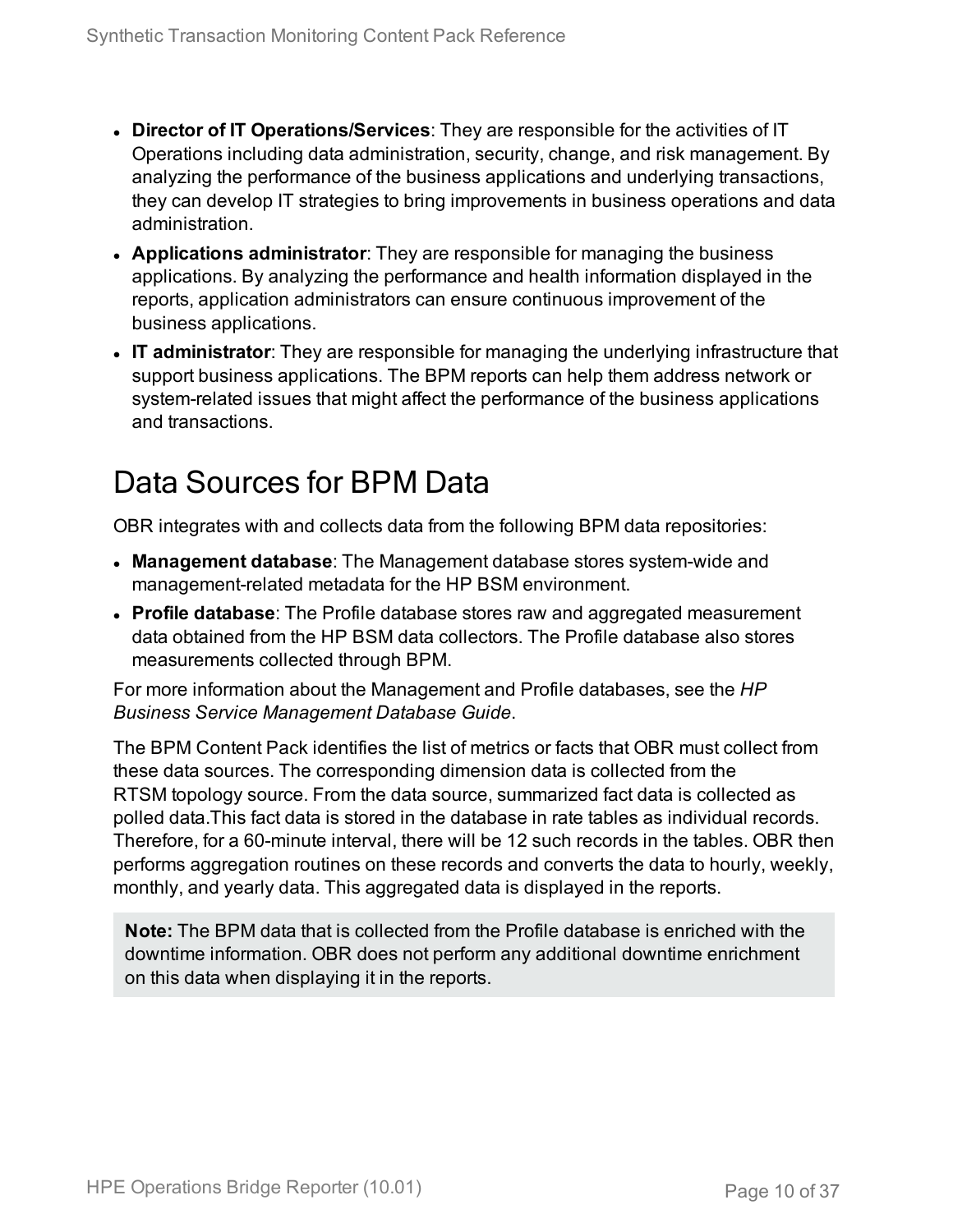## <span id="page-10-0"></span>Deploy Topology Views

To configure HPE OBR to collect domain-specific data, you need to deploy the topology views for Synthetic Transaction Monitoring Content Pack. These topology views contain specific CI attributes that Synthetic Transaction Monitoring Content Pack uses to collect the relevant data.

<span id="page-10-1"></span>List of Content Pack and Topology Views to Deploy

The following table lists the topology views to deploy for Synthetic Transaction Monitoring Content Pack:

| <b>Content Pack</b>                                 | <b>View Name</b>                                           | <b>Location</b>                                                                                                                                                                                                                                                                                                                                                                  |
|-----------------------------------------------------|------------------------------------------------------------|----------------------------------------------------------------------------------------------------------------------------------------------------------------------------------------------------------------------------------------------------------------------------------------------------------------------------------------------------------------------------------|
| <b>On Windows</b>                                   |                                                            |                                                                                                                                                                                                                                                                                                                                                                                  |
| <b>BPM (Synthetic</b><br>Transaction<br>Monitoring) | EUM BSMR.zip<br>(BSM only)<br>EUM OMi.zip<br>(OMi 10 only) | %PMDB<br>HOME%\packages\EndUserManagement\ETL<br>BPM.ap\source\cmdb views<br>%PMDB<br>HOME%\packages\EndUserManagement\ETL<br>BPM OMi.ap\source\cmdb views<br><b>Note:</b> If BSM is the deployment scenario,<br>then deploy only EUM_BSMR.zip view in<br>the BSM server.<br>If OMI 10 is the deployment scenario, then<br>deploy only EUM OMi.zip view in the OMi<br>10 server. |
| <b>On Linux</b>                                     |                                                            |                                                                                                                                                                                                                                                                                                                                                                                  |
| <b>BPM (Synthetic</b><br>Transaction<br>Monitoring) | EUM BSMR.zip<br>(BSM only)<br>EUM OMi.zip<br>(OMi 10 only) | <b>Business view - \$PMDB_</b><br>HOME/packages/EndUserManagement/ETL_<br>BPM.ap/source/cmdb views<br>OM view - \$PMDB<br>HOME/packages/EndUserManagement/ETL<br>BPM OMi.ap/source/cmdb views                                                                                                                                                                                    |
|                                                     |                                                            | <b>Note:</b> If BSM is the deployment scenario,                                                                                                                                                                                                                                                                                                                                  |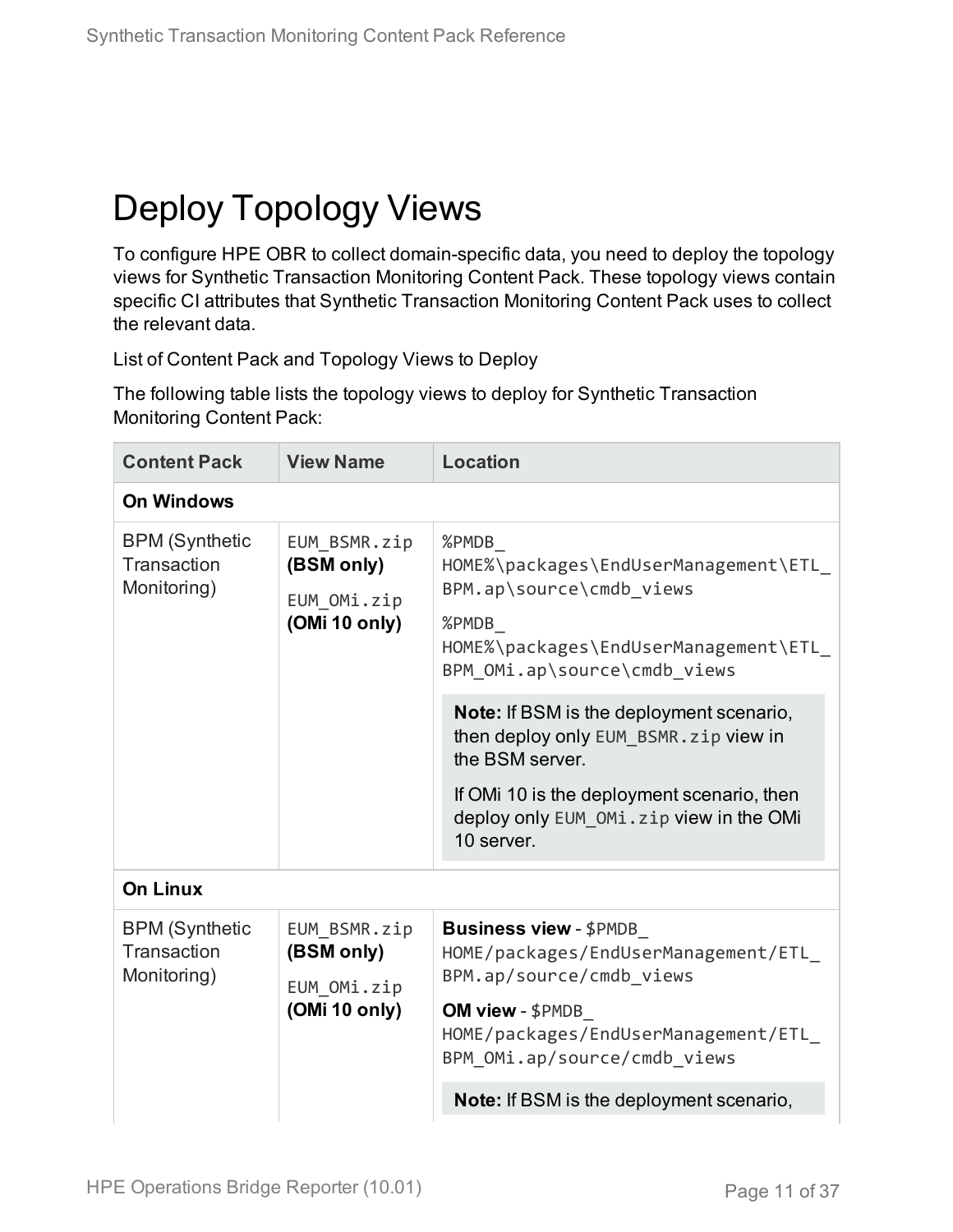| <b>Content Pack</b> | <b>View Name</b> | Location                                                                                                                                                        |
|---------------------|------------------|-----------------------------------------------------------------------------------------------------------------------------------------------------------------|
|                     |                  | then deploy only EUM BSMR. zip view in<br>the BSM server.<br>If OM 10 is the deployment scenario, then<br>deploy only EUM OMi.zip view in the OMi<br>10 server. |

### <span id="page-11-0"></span>HP BSM Server

To deploy the topology model views for the Synthetic Transaction Monitoring Content Pack in the HP BSM server, follow these steps:

1. In the web browser, type the following URL:

```
http://<BSM system FQDN>/bsm
```
where, *<BSM system FQDN>* is the FQDN of the HP BSM server.

**Note:** You can launch the HP BSM server from a system where HPE OBR is installed or any other local system. If you are launching from local system, ensure that you browse to the location mentioned in List of [Content](#page-10-1) Pack and [Topology](#page-10-1) Views to Deploy and copy the required views to your local system.

The Business Service Management Login page appears.

- 2. Type the login name and password and click **Log In**. The Business Service Management - Site Map appears.
- 3. Click **Administration > RTSM Administration**. The RTSM Administration page appears.



4. Click **Administration > Package Manager**. The Package Manager page appears.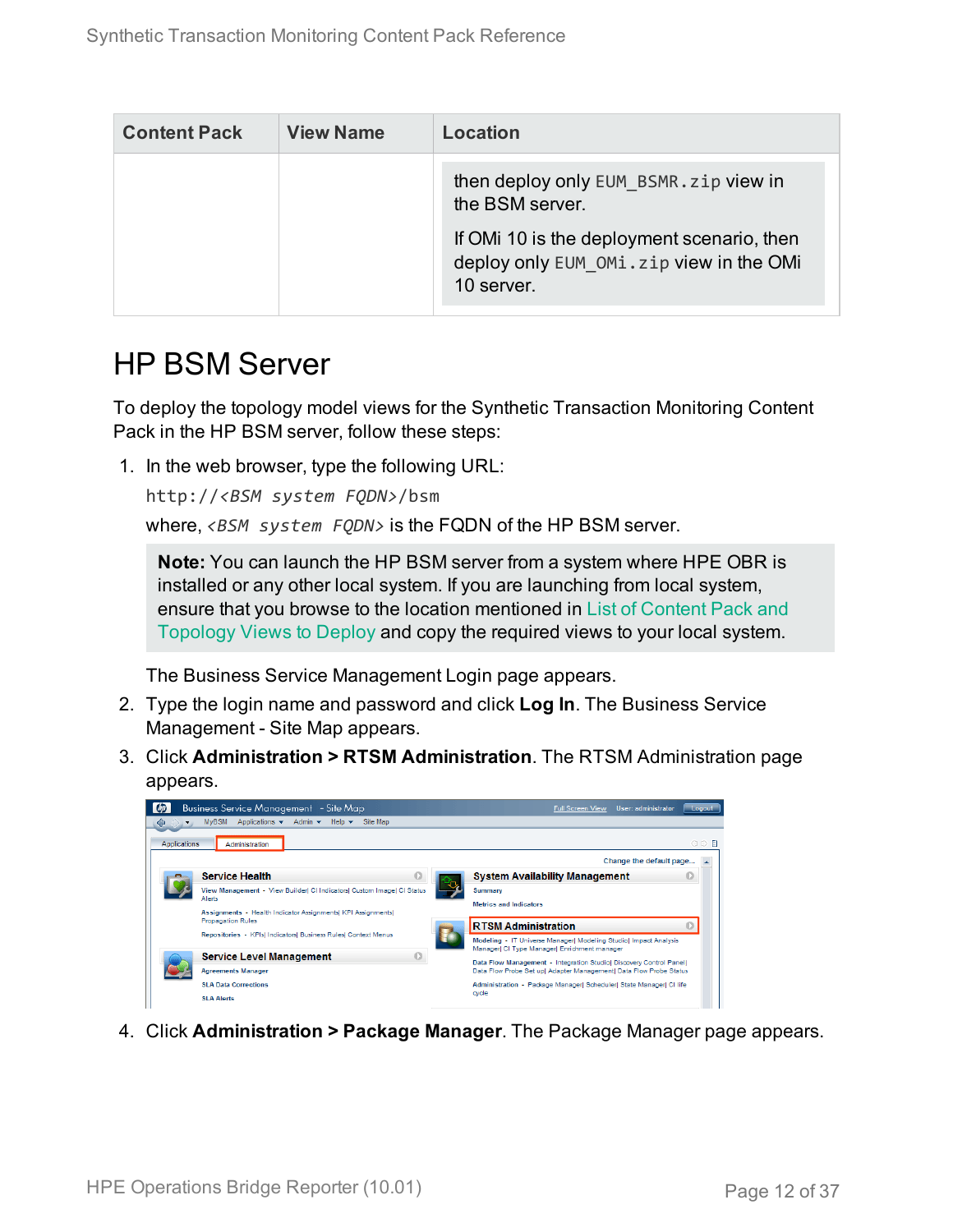| <b>Business Service Management</b> - RTSM Administration |                                                                  |                           |                | Full Screen View                    | User: administrator | Logout   |
|----------------------------------------------------------|------------------------------------------------------------------|---------------------------|----------------|-------------------------------------|---------------------|----------|
| <b>MyBSM</b><br>♦<br>$\circ$                             | Applications $\blacktriangledown$<br>Admin $\blacktriangleright$ | Help $\blacktriangledown$ | Site Map       |                                     |                     |          |
| Administration > Package Manager                         |                                                                  |                           |                |                                     |                     |          |
| Modeling                                                 | <b>Data Flow Management</b>                                      | Administration            |                |                                     |                     | ◇◇■      |
| Tools -<br>View -                                        |                                                                  |                           |                |                                     |                     |          |
| $-454$<br>豣<br>$*$ $\alpha$ $\times$<br>n Kirk           | $Q$ $G$                                                          | Y<br>G                    | <b>SECTION</b> |                                     |                     |          |
|                                                          |                                                                  |                           | Vers           |                                     |                     |          |
| ≐ Package Name                                           | Category                                                         | Readme                    |                | <b>Description</b>                  |                     |          |
| <b>Active Directory</b>                                  | Applications                                                     | Readme                    | 11.0           | Active Directory topology discovery |                     |          |
| <b>A</b> and<br>AlertsModel<br>ь.                        |                                                                  |                           |                |                                     |                     | $\equiv$ |

5. Click the **Deploy Packages to Server (from local disk)** icon. The **Deploy Package to Server** dialog box appears.

| Administration > Package Manager |                      |                                             |
|----------------------------------|----------------------|---------------------------------------------|
| Modeling                         | Data Flow Management | Administration                              |
|                                  |                      |                                             |
| Tools $\sim$<br>View -           |                      |                                             |
| $\alpha \times \alpha$<br>÷      | Q                    | <b>ATER</b>                                 |
|                                  |                      | Deploy Packages to Server (from local disk) |
| Active Directory                 |                      |                                             |
| <b>AlertsModel</b>               |                      |                                             |
| AlertsTals                       |                      |                                             |

6. Click the **Add** icon.

| Deploy Packages to Server                   |  |
|---------------------------------------------|--|
| Choose the package zip files to be deployed |  |
| Package (zip)                               |  |
|                                             |  |
|                                             |  |

The **Deploy Package to Server (from local disk)** dialog box appears.

7. Browse to the location of the Content Pack zip files, select the required files, and then click **Open**.

You can view and select the TQL and ODB views that you want to deploy under **Select the resources you want to deploy** in the **Deploy Package to Server (from local disk)** dialog box. Ensure that all the files are selected.

8. Click **Deploy** to deploy the Content Pack views.

You have successfully deployed the Content Packs views based on the type of deployment scenario selected for HPE OBR.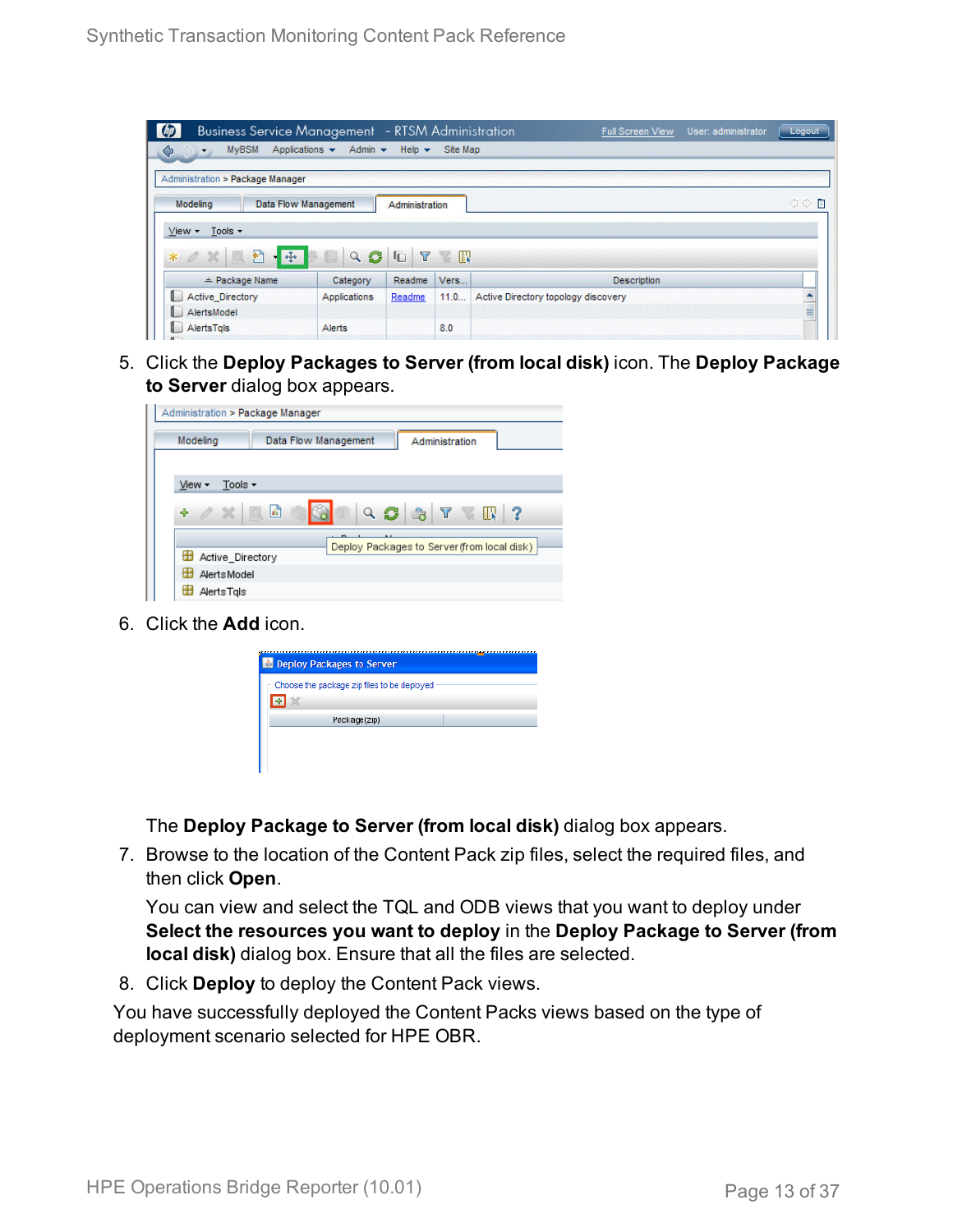### <span id="page-13-0"></span>HP OMi 10 Server

To deploy the topology model views for the Synthetic Transaction Monitoring Content Pack in the HP OMi 10 server, follow these steps:

1. In the web browser, type the following URL:

```
http://<OMi system FQDN>/omi
```
where, *<OMi system FQDN>* is the FQDN of the HP OMi server.

**Note:** You can launch the HP OMi server from a system where HPE OBR is installed or any other local system. If you are launching from local system, ensure that you browse to the location mentioned in List of [Content](#page-10-1) Pack and [Topology](#page-10-1) Views to Deploy and copy the required views to your local system.

The Operations Manager i Login page appears.

- 2. Type the login name and password and click **Log In**. The Operations Manager i Workspace page appears.
- 3. Click **Administration > RTSM Administration > Package Manager**.

| <b>Operations Manager i</b><br>Workspaces $\smile$                            | Administration $\sim$                         | Q search for menu items |                                                               | $\Delta$ admin $\sim$ | $\odot$ |
|-------------------------------------------------------------------------------|-----------------------------------------------|-------------------------|---------------------------------------------------------------|-----------------------|---------|
| Workspaces $>$ My Workspace                                                   |                                               |                         |                                                               | ٦ŧ.<br>V              |         |
| 360° View x                                                                   | t9<br><b>Event Processing</b><br>↘            |                         |                                                               |                       |         |
| Hierarchy                                                                     |                                               |                         |                                                               |                       |         |
| Þ<br>[Select a Filter]<br>EUM_BSMR<br>$\overline{\mathbf{Y}}$<br>$\checkmark$ | > Service Health<br>Ö                         |                         |                                                               |                       |         |
| Name                                                                          | $\sim$ RTSM Administration                    |                         |                                                               |                       |         |
| E EUM_BSMR                                                                    | <b>Modeling</b><br><b>IT Universe Manager</b> |                         | <b>Data Flow Management</b><br><b>Reconciliation Priority</b> |                       |         |
| $\boxed{0}$ 1                                                                 | <b>Modeling Studio</b>                        |                         | <b>Integration Studio</b>                                     |                       |         |
| 16.55.245.42<br>▄                                                             | <b>Impact Analysis Manager</b>                |                         | <b>Discovery Control Panel</b>                                |                       |         |
| $\bigcirc$ 16.59.1.1 - 16.59.50.255                                           | <b>CI Type Manager</b>                        |                         | <b>Data Flow Probe Setup</b>                                  |                       |         |
| $\bigotimes$ 16.59.101.1 - 16.59.150.255                                      | <b>Enrichment manager</b>                     |                         | <b>Adapter Management</b><br><b>Data Flow Probe Status</b>    |                       |         |
| $\bigcirc$ 16.59.151.1 - 16.59.255.1                                          | <b>Administration</b>                         |                         |                                                               |                       |         |
| $\sqrt{16.59.42.70 - 16.59.42.70}$                                            | <b>Package Manager</b><br>Scheduler           |                         |                                                               |                       |         |
| $\bigotimes$ 16.59.51.1 - 16.59.100.255                                       | <b>State Manager</b>                          | Package Manager         |                                                               |                       |         |
| 16.59.67.149<br>$\equiv$                                                      | <b>CI Life Cycle</b>                          |                         |                                                               |                       |         |
| $\left[ \bigcirc \right]$ 2                                                   |                                               |                         |                                                               |                       |         |
| $\Theta$ 4                                                                    | O<br><b>Setup and Maintenance</b>             |                         |                                                               |                       |         |
| $\bullet$<br>Active                                                           | > Users<br>я                                  |                         |                                                               |                       |         |

The Package Manager page appears.

4. Click the **Deploy Packages to Server (from local disk)** icon. The **Deploy Package to Server** dialog box appears.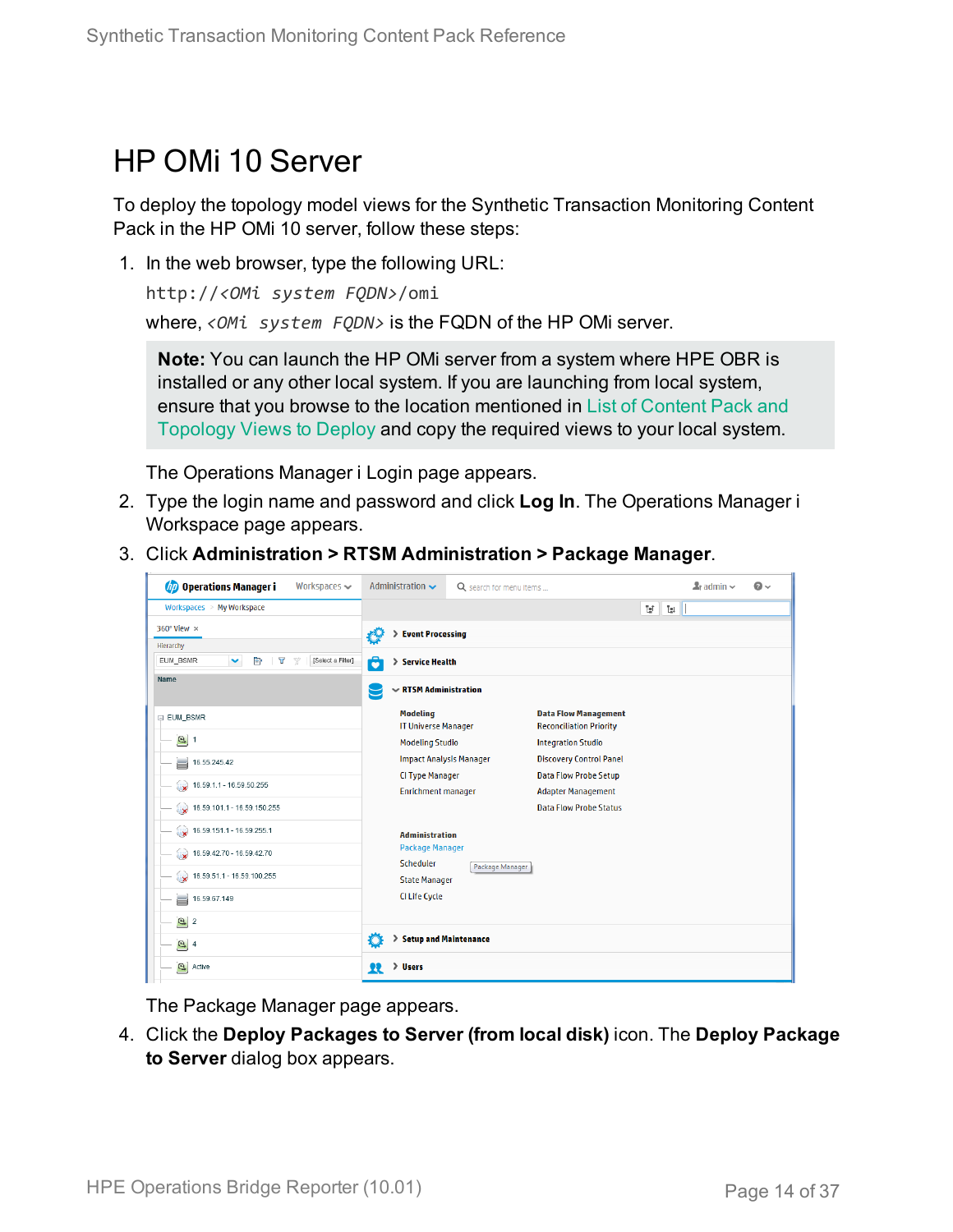| <b><i>OD</i></b> Operations Manager i                                   | Workspaces $\sim$ |        | Administration $\sim$ |          | Q search for menu items             | $\blacktriangle$ admin $\blacktriangleright$ | $\bullet$ |
|-------------------------------------------------------------------------|-------------------|--------|-----------------------|----------|-------------------------------------|----------------------------------------------|-----------|
| Administration > RTSM Administration > Administration > Package Manager |                   |        |                       |          |                                     |                                              |           |
| View - Tools - Help -                                                   |                   |        |                       |          |                                     |                                              |           |
|                                                                         |                   |        |                       |          |                                     |                                              |           |
| ≐ Package N Deploy packages to server (from local disk)                 |                   | Readme | Version               | Build Nu | <b>Description</b>                  |                                              |           |
| Active_Directory                                                        | Applications      | Readme | 13.0-1179             | 1179     | Active Directory topology discovery |                                              |           |
| AlertsModel                                                             |                   |        |                       |          |                                     |                                              |           |
| AlertsTqls                                                              | Alerts            |        | 8.0                   |          |                                     |                                              |           |

5. Click the **Add** icon.

| Deploy Packages to Server                   | $\overline{\mathbf{x}}$ |  |
|---------------------------------------------|-------------------------|--|
| Choose the package zip files to be deployed |                         |  |
| $\Phi_{\parallel}$<br>$\chi$                |                         |  |
| Package(zip)<br>Add                         | Path                    |  |
|                                             |                         |  |
|                                             |                         |  |
|                                             |                         |  |
|                                             |                         |  |
|                                             |                         |  |
| Select the resources you want to deploy     |                         |  |
| 名马路                                         |                         |  |
|                                             |                         |  |
|                                             |                         |  |
|                                             |                         |  |
|                                             |                         |  |
|                                             |                         |  |
|                                             |                         |  |
|                                             |                         |  |
|                                             | Deploy<br>Cancel        |  |

The **Deploy Package to Server (from local disk)** dialog box appears.

6. Browse to the location of the Content Pack zip files, select the required files, and then click **Open**.

You can view and select the TQL and ODB views that you want to deploy under **Select the resources you want to deploy** in the **Deploy Package to Server (from local disk)** dialog box. Ensure that all the files are selected.

7. Click **Deploy** to deploy the Content Pack views.

You have successfully deployed the Content Packs views based on the type of deployment scenario selected for HPE OBR.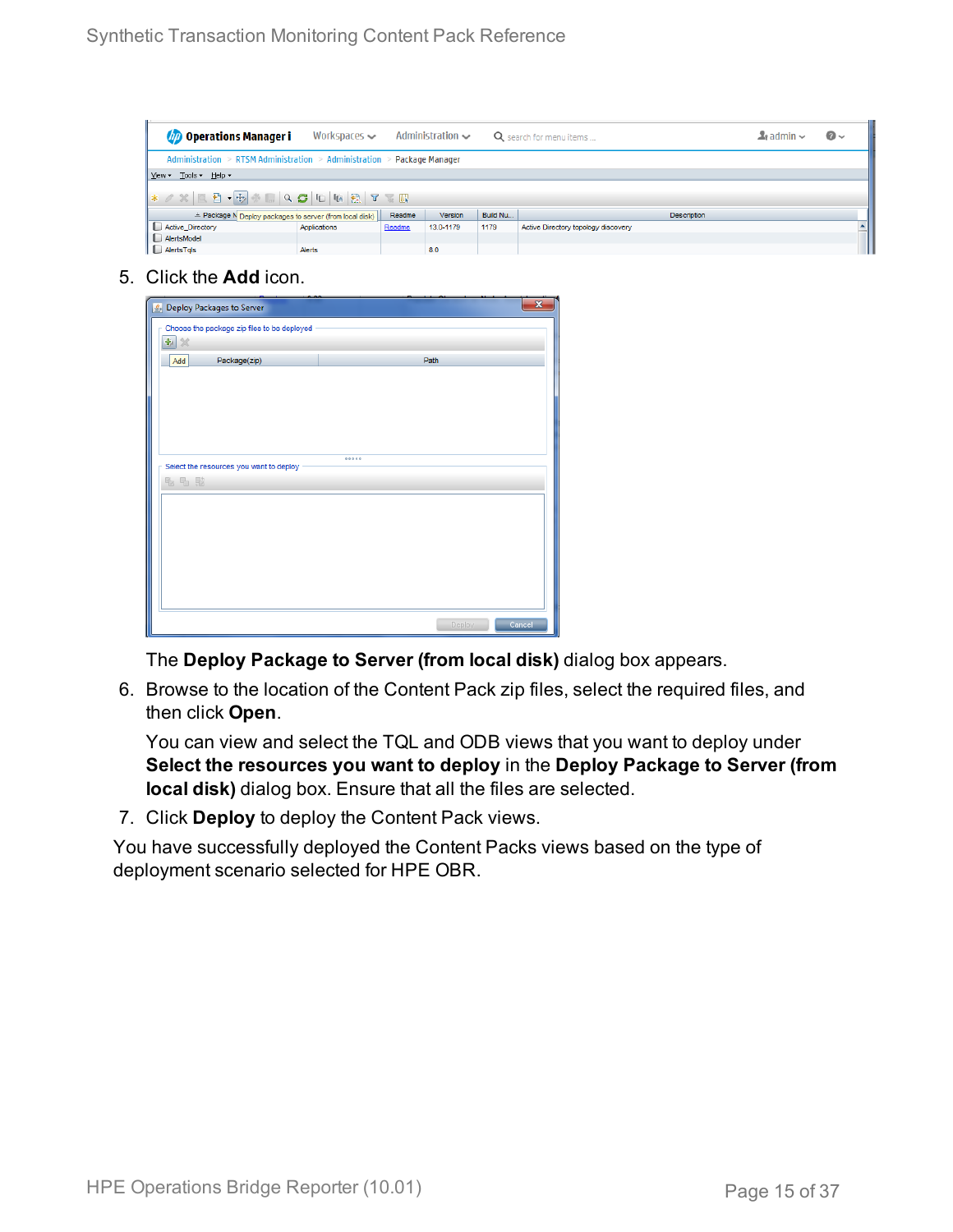## <span id="page-15-0"></span>Install the Content Pack

<span id="page-15-1"></span>Before you begin to install the Content Packs, check the availability and integrity of the data sources.

### Check Availability and Integrity of Data Sources

HPE OBR has Data Source Readiness Check tool that enables you to check the availability and integrity of RTSM and PA data sources before installing Content Packs. The tool is available on Windows and Linux operating systems. You can check the data source readiness using the property file or by database.

### **Check Data Source Related to RTSM**

To check the availability and integrity of data source related to RTSM, follow these steps:

- 1. Log on to the HPE OBR system.
- 2. Before you check the data source readiness, ensure the following:
	- a. The **dscheck** folder is available in PMDB\_HOME.
	- b. The dscheckRTSM.sh script is available in %PMDB\_HOME%\dscheck\bin (**On Windows**) and \$PMDB\_HOME/dscheck/bin (**On Linux**).
	- c. Property file is created with the following entries:

## RTSM DB connection properties

rtsm.hostname=<*hostname*>

rtsm.username=<*username*>

rtsm.password=<*password*>

```
rtsm.port=<port>
```
- 3. To check the data source readiness, run the following command in the command prompt:
	- a. cd {PMDB\_HOME}/dscheck/bin
	- b. Check the data source readiness using:
		- i. **Property file**:

```
dscheckRTSM.sh -propFile <File_Path>/<property_file>
```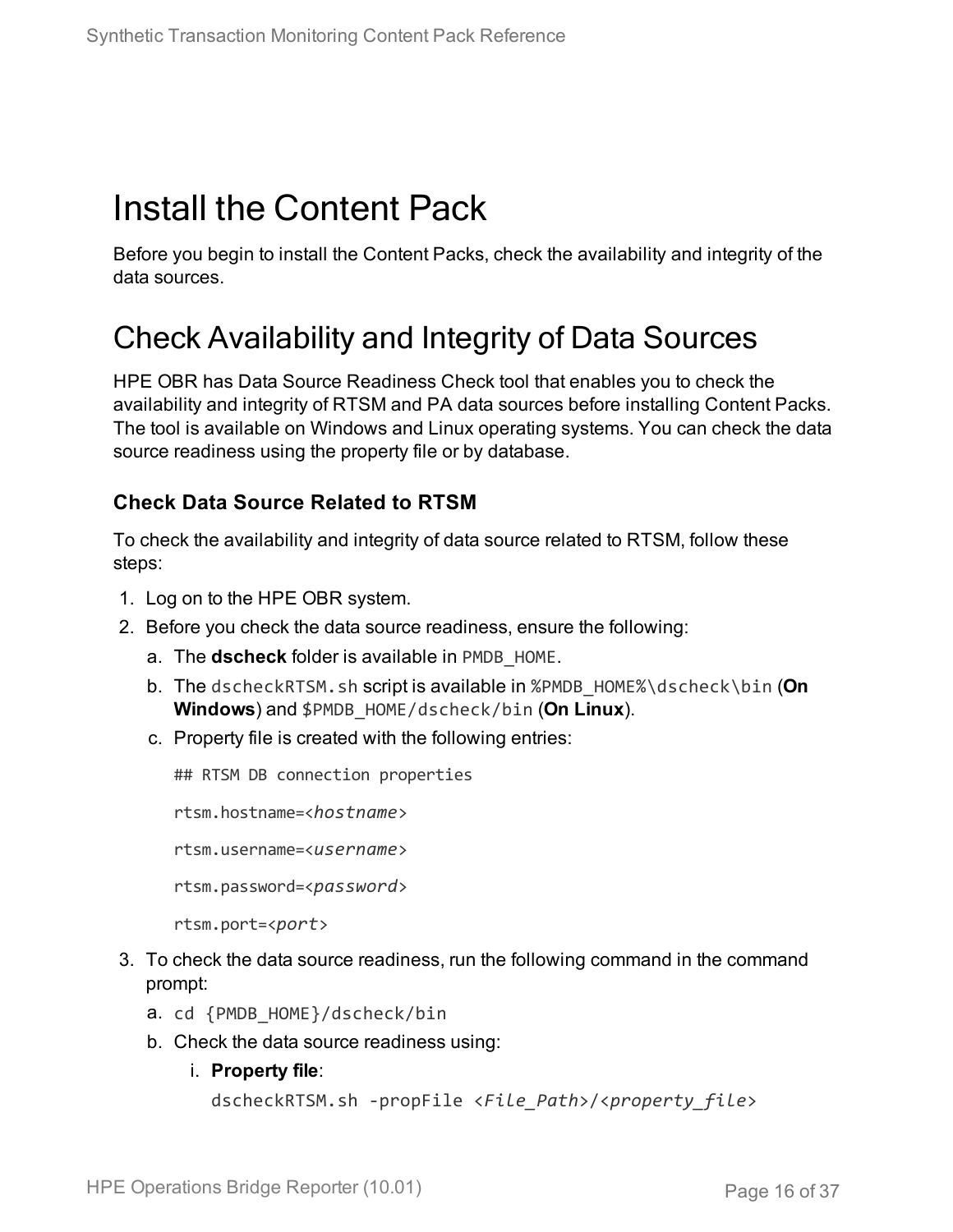where, <*File\_Path*> is the path where property file is created. <*property\_file*> is the name of the RTSM property file. For example, rtsm.prp.

#### ii. **Database**:

./dscheckRTSM.sh

You can open the .html file created in **dscheck** folder to check the availability and integrity of the RTSM data source.

| <b>Status Summary</b>            |                                   |                            |                             |                              |                                           |                                           |  |
|----------------------------------|-----------------------------------|----------------------------|-----------------------------|------------------------------|-------------------------------------------|-------------------------------------------|--|
| <b>BSM/OMi</b><br><b>Version</b> | <b>Host Name</b>                  |                            | Connection<br><b>Status</b> | <b>View</b><br><b>Status</b> | <b>Mandatory CI Type</b><br><b>Status</b> | <b>Mandatory CI<br/>Attributes Status</b> |  |
| Unknown                          | IWFVM02277.hpswlabs.adapps.hp.com |                            | Ø                           | ◶                            | ☺                                         | 0                                         |  |
|                                  |                                   |                            |                             |                              |                                           |                                           |  |
| <b>Select Views:</b>             |                                   |                            |                             |                              |                                           |                                           |  |
| Not available in RTSM            |                                   | Missing Mandatory CI Types |                             |                              | Missing Mandatory CI Attributes           |                                           |  |
|                                  |                                   |                            |                             |                              |                                           |                                           |  |
| <b>View Summary</b>              |                                   |                            |                             |                              |                                           |                                           |  |
|                                  |                                   |                            |                             |                              |                                           |                                           |  |
| <b>View Name</b>                 |                                   | <b>Available in</b>        | <b>Mandatory CI</b>         |                              | <b>Mandatory CI</b>                       |                                           |  |
|                                  |                                   | RTSM?                      | <b>Types Missing</b>        |                              | <b>Attributes</b><br><b>Missing</b>       |                                           |  |
| SM_PA                            |                                   | Yes.                       | $\mathbf{0}$                |                              | 4                                         |                                           |  |
| SM SiS BusinessView              |                                   | Yes:                       |                             |                              | $\blacktriangleleft$                      |                                           |  |
| Exchange Site View               |                                   | Yes:                       |                             |                              |                                           |                                           |  |
| J2EE_Deployment                  |                                   | Yes:                       |                             |                              |                                           |                                           |  |
| SM_HyperV_BusinessView           |                                   | Yes:                       |                             |                              |                                           |                                           |  |
| SM_SiS_Server                    |                                   | Yes                        |                             |                              |                                           |                                           |  |
| SM Sol Zones                     |                                   | Yes:                       |                             |                              |                                           |                                           |  |
| <b>ORA</b> Deployment            |                                   | Yes:                       |                             |                              |                                           |                                           |  |
| MSSQL BusinessView               |                                   | <b>Yes</b>                 |                             |                              |                                           |                                           |  |
| <b>ORA BusinessView</b>          |                                   | Yes:                       |                             |                              |                                           |                                           |  |
| SM Sol Zones BusinessView        |                                   | Yes:                       |                             |                              | 12                                        |                                           |  |
| <b>SHR Network</b>               |                                   | Yes:                       |                             |                              |                                           |                                           |  |
| <b>SM_LPAR</b>                   |                                   | Yes:                       |                             |                              | $\overline{1}$                            |                                           |  |
| SM SiS                           |                                   | Yes:                       |                             |                              |                                           |                                           |  |

The file displays the following information:

- i. Server status
- ii. Configuration details
- iii. Views available in RTSM
- iv. Mandatory CI types missing in the view
- v. Mandatory CI attributes missing with the CI type

### **Check Data Source Related to PA**

To check the availability and integrity of data source related to PA, follow these steps:

- 1. Log on to the HPE OBR system.
- 2. Before you check the data source readiness, ensure the following:
	- a. The **dscheck** folder is available in PMDB\_HOME.
	- b. The dscheckPA.sh script is available in %PMDB\_HOME%\dscheck\bin (**On Windows**) and \$PMDB\_HOME/dscheck/bin (**On Linux**).
	- c. Property file with the entries of PA nodes is created.
- 3. To check the data source readiness, run the following command in the command prompt: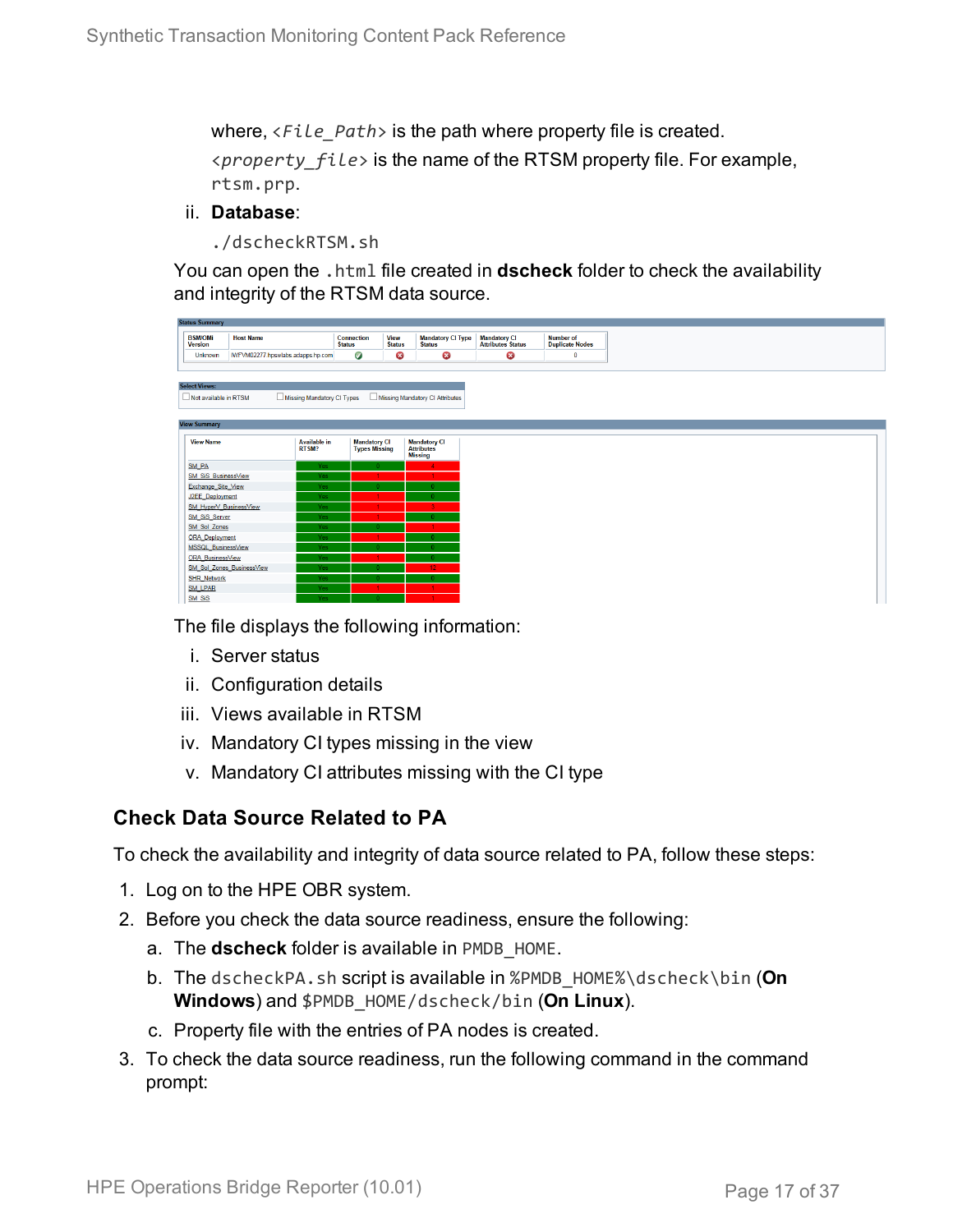- a. cd {PMDB\_HOME}/dscheck/bin
- b. Check the data source readiness using:
	- i. **Property file**:

```
dscheckPA.sh -propFile <File_Path>/<property_file>
where, <File_Path> is the path where property files is created.
<property_file> is the name of the PA property file. For example,
pa.prp.
```
#### ii. **Database**:

./dscheckPA.sh

You can open the .html file created in **dscheck** folder to check the availability and integrity of the PA data source.

| <b>Node Status Summary</b> |                           |             |                       |             |                             |                                 |                      |               |                        |  |
|----------------------------|---------------------------|-------------|-----------------------|-------------|-----------------------------|---------------------------------|----------------------|---------------|------------------------|--|
| <b>Total</b>               | <b>Not Reachable</b>      |             | <b>Policy Missing</b> |             |                             | Data not logged for last 2 days |                      |               | <b>DSi/CODA Status</b> |  |
| ∸                          | 0                         |             |                       | ᆚ           |                             |                                 |                      |               | ┹                      |  |
|                            |                           |             |                       |             |                             |                                 |                      |               |                        |  |
|                            |                           |             |                       |             |                             |                                 |                      |               |                        |  |
| <b>Select any</b>          |                           |             |                       |             |                             |                                 |                      |               |                        |  |
| Node Name:                 |                           |             |                       |             | Domains: -- Select All -- V |                                 |                      |               |                        |  |
|                            |                           |             |                       |             |                             |                                 |                      |               |                        |  |
|                            |                           |             |                       |             |                             |                                 |                      |               |                        |  |
| <b>Node Status</b>         |                           |             |                       |             |                             |                                 |                      |               |                        |  |
| <b>Node Name</b>           |                           | <b>ICMP</b> | <b>BBC</b>            | <b>CODA</b> | <b>Agent Version</b>        | <b>Last Log Time</b>            | Number               | <b>Domain</b> | <b>DSi/CODA</b>        |  |
|                            |                           | ping        | ping                  | ping        |                             |                                 | of<br><b>Missing</b> |               |                        |  |
|                            |                           |             |                       |             |                             |                                 | <b>Policies</b>      |               |                        |  |
|                            | IWFMVS017.HPSWLABS.HP.COM | $\bullet$   | $\boldsymbol{\Omega}$ | $\bullet$   | 11.11.025                   | 09/28/15 13:38:00               |                      |               | 0                      |  |
|                            |                           |             |                       |             |                             |                                 |                      |               |                        |  |

The file displays the following information:

- i. Node status summary
- ii. Node status

### <span id="page-17-0"></span>Selecting the Content Pack Components

A typical Content Pack consists of three components - the Domain, Extraction Transformation Loading (ETL), and Application components.

The following figure shows the typical data flow between the components of the Content Pack: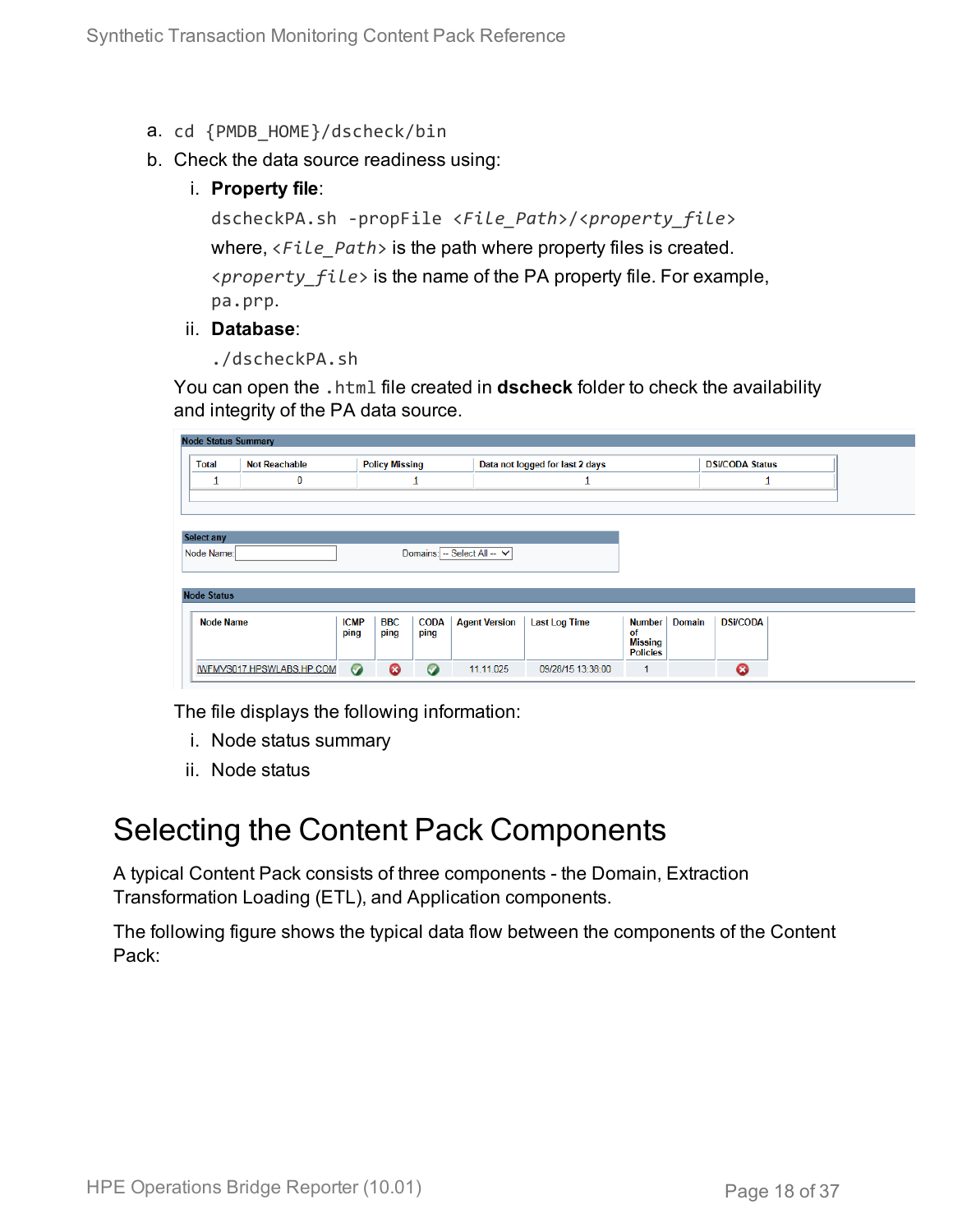

- **. Domain component:** The Domain or Core Domain component defines the data model for a particular Content Pack. It contains the rules for generating the relational schema. It also contains the data processing rules, including a set of standard preaggregation rules, for processing data into the database. The Domain component can include the commonly-used dimensions and cubes, which can be leveraged by one or more Report Content Pack components. The Domain Content Pack component does not depend on the configured topology source or the data source from where you want to collect data.
- <sup>l</sup> **ETL (Extract, Transform, and Load) component**: The ETL Content Pack component defines the collection policies and the transformation, reconciliation, and staging rules. It also provides the data processing rules that define the order of execution of the data processing steps.

A single data source app.lication can have multiple ETL components. For example, you can have one ETL component for each virtualization technology supported in Performance Agent such as Oracle Solaris Zones, VMware, IBM LPAR, and Microsoft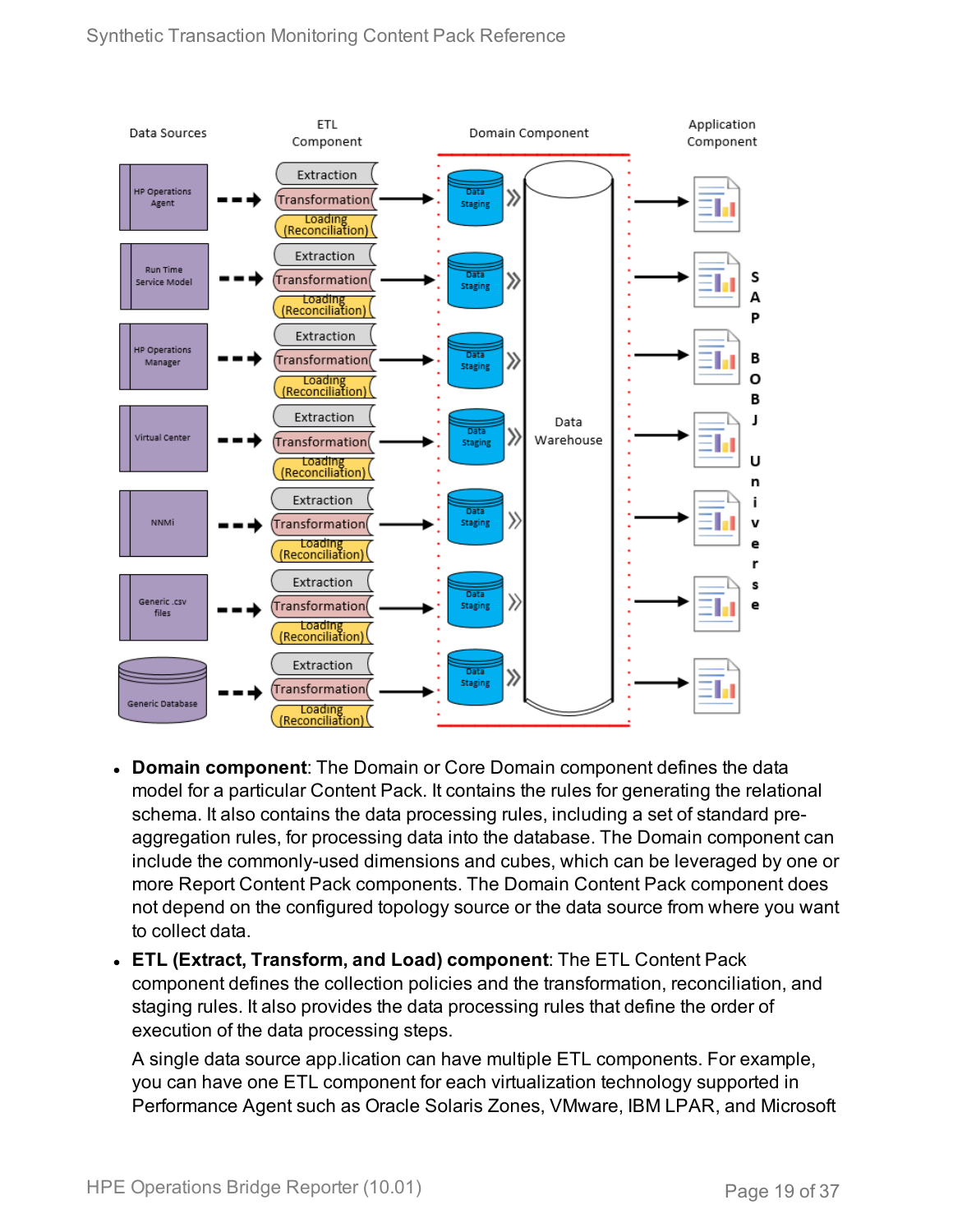HyperV. The ETL component can be dependent on one or more Domain components. In addition, you can have multiple ETL components feeding data into the same Domain component.

The ETL Content Pack component is data source dependent. Therefore, for a particular domain, each data source application has a separate ETL Content Pack component. For example, if you want to collect system performance data from the HP Operations Agent, you must install the SysPerf\_ETL\_PerformanceAgent component. If you want to collect system performance data from HP SiteScope, you must install either SysPerf\_ETL\_SiS\_API (sourcing data logged in API) or SysPerf\_ ETL\_SiS\_DB (sourcing data logged in BSM Profile database).

**Application component**: The Application Content Pack component defines the application-specific aggregation rules, business views, SAP BOBJ universes, and the reports for a particular domain. Report components can be dependent on one or more Domain components. This component also provides the flexibility to extend the data model that is defined in one or more Domain components.

The list of Content Pack components that you can install depends on the topology source that you configured during the post-install configuration phase of the installation. Once the topology source is configured, the Deployment Manager filters the list of Content Pack components to display only those components that can be installed in the supported deployment scenario. For example, if RTSM is the configured topology source, the Deployment Manager only displays those components that can be installed in the SaOB and APM deployment scenarios.

### <span id="page-19-0"></span>Install the Content Pack in Deployment Manager

To install the required Synthetic Transaction Monitoring Content Pack, follow these steps:

1. Launch the Administration Console in a web browser using the following URL:

http://*<OBR\_Server\_FQDN>*:21411

2. In the Administration Console, click **Administration > Deployment Manager**. The Deployment Manager page is displayed.

To install this content pack and to generate reports on data from BSM or OMi, make the following selections:

- SynTrans ETL BPM (RTSM topology) (10.00.00)
- SynTrans ETL BPM OMi (OMi topology) (10.00.00)
- SynTrans Domain Reports (10.00.00)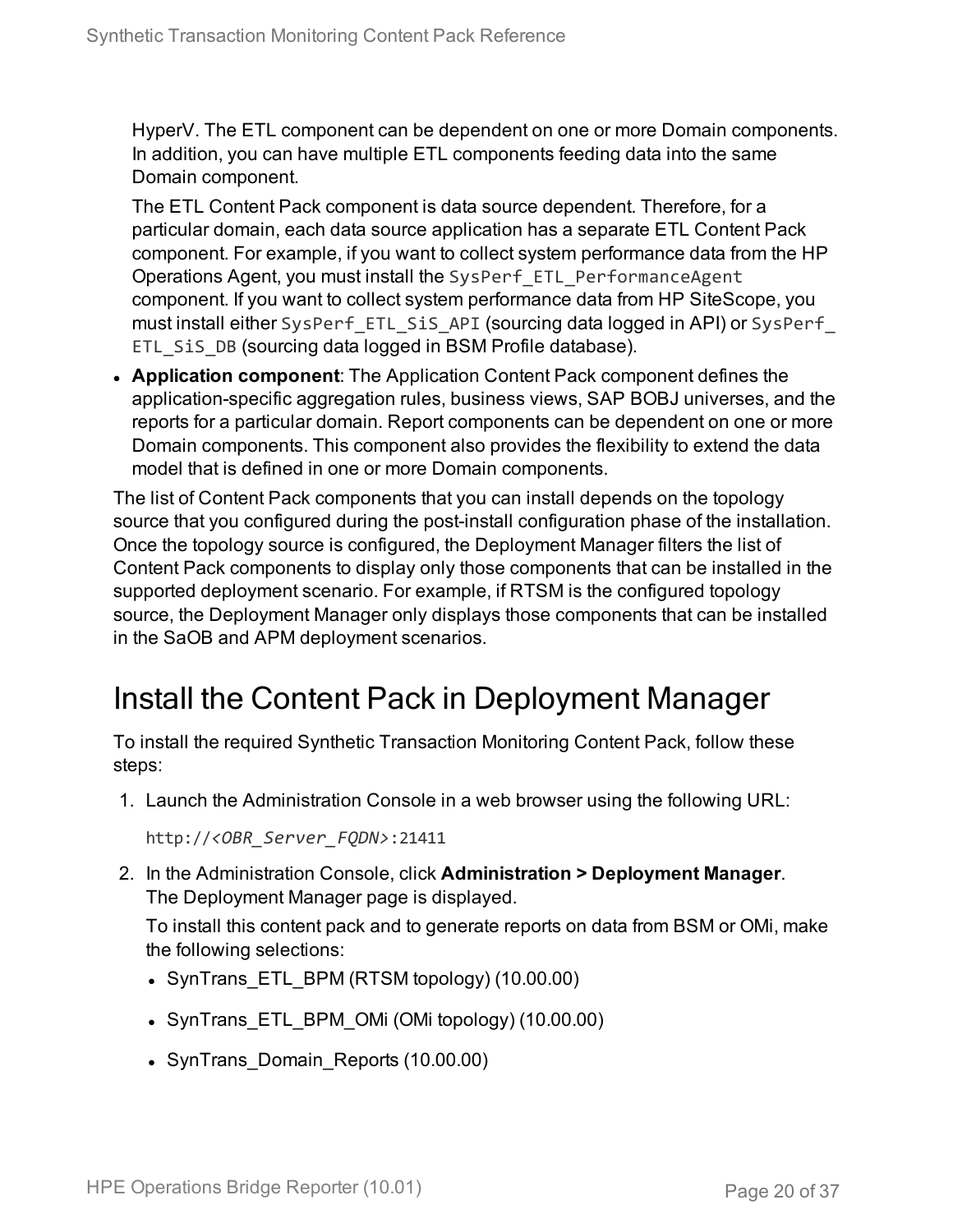**Note:** The Content Pack components for RTSM and OMi topology source are mutually exclusive. Ensure that only one of them is selected.

**Tip:** Install the following dependent content packs (and their components) along with this content pack for it to function:

- <sup>l</sup> Core
	- <sup>o</sup> Core\_Domain
	- <sup>o</sup> Core\_Domain\_EUM

**Note:** The dependent domain content pack get selected automatically, you have to select only the ETLs based on the topology source.

**Note:** For more details on ETLs, see *HP Operations Bridge Reporter Content Pack Release Notes*.

3. Click **Install/Upgrade** to install the Content Packs.

The color of the status column changes for all the selected Content Packs. An Installation Started status appears in the **Status** column for Content Pack that is currently being installed. The Deployment Manager page automatically refreshes itself to display the updated status. Once the installation completes, an Installation Successful status appears. If the installation fails, an Installation Failed status appears.

**Note:** The timer service will be stopped automatically during install/uninstall/upgrade operation and will be started once operation is complete.

4. Click the link in the **Status** column for more information about the installation process.

The Content Pack Component Status History window is displayed. It displays the details of the current and historical status of that Content Pack component's installation.

**Note:** During install/uninstall process, Deployment Manager does not allow you to interrupt the process. Instead, you must wait till the current process is complete before you can perform any other operations on the Deployment Manager page.

### <span id="page-20-0"></span>Uninstalling the Content Pack Components

Use the Deployment Manager utility to uninstall the Content Pack components.

To uninstall the Content Packs, follow these steps: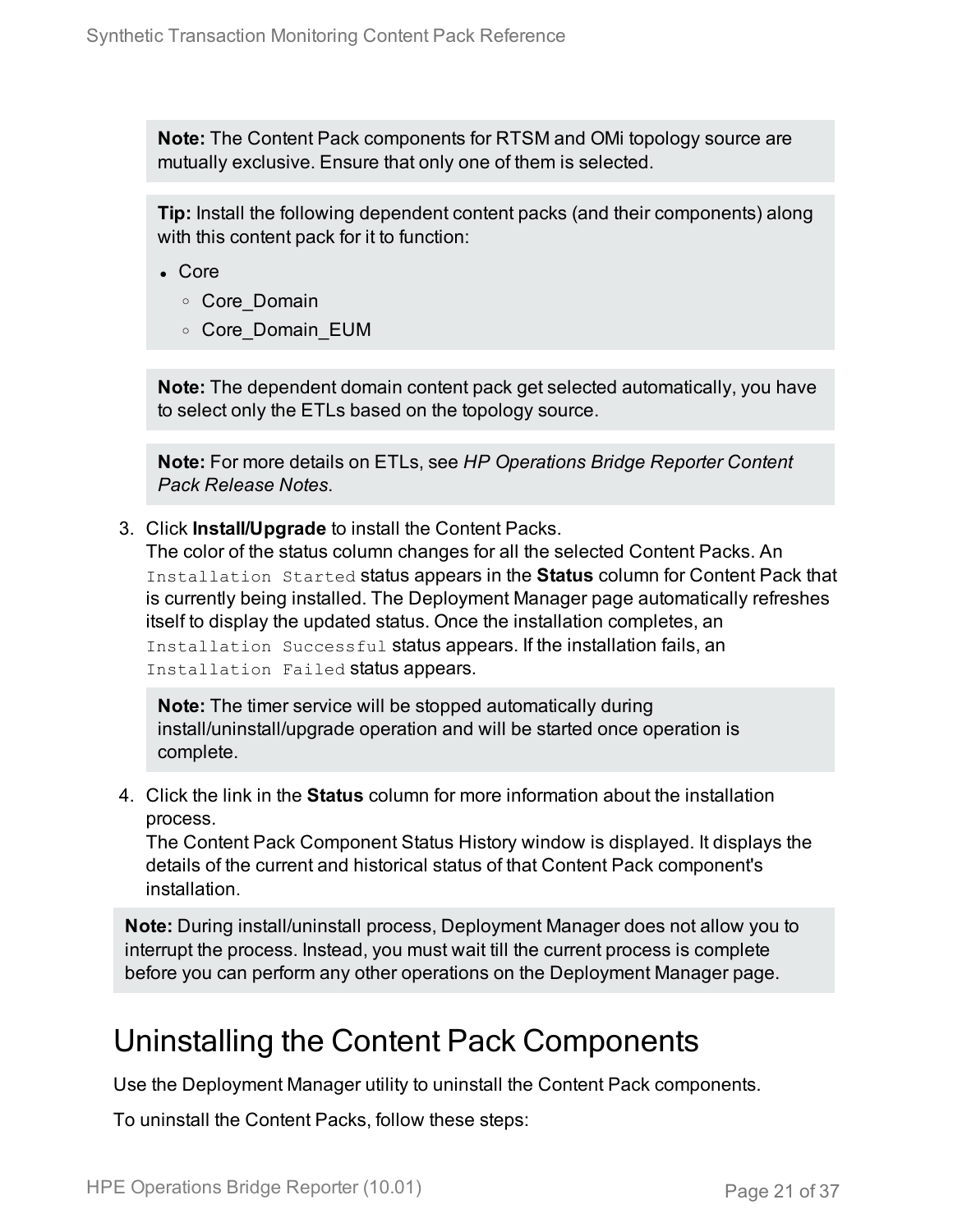- 1. Launch the Administration Console in a web browser:
	- a. Launch the following URL:

https://*<OBR\_Server\_FQDN>*:21412/

b. Type **administrator** in the **Login Name** field and password in the **Password** field. Click **Log In** to continue. The Administration Console page appears.

**Note:** If you use any other user account to access the Administration Console, make sure that the user account has administrator privileges.

2. On the left pane, click **Administration**, and then click **Deployment Manager**. The **Deployment Manager** page appears.

The Deployment Manager displays the Content Pack components that are installed in the supported deployment scenario. For the list of Content Pack, see ["List](#page-10-1) of Content Pack and [Topology](#page-10-1) Views to Deploy" on page 11.

3. Click icon for the required Content Pack to be uninstalled. A summary message is displayed.

**Note:** At a time, only one Content Pack and its dependent Content Packs are uninstalled.

4. Click **OK** to uninstall the Content Pack. The uninstall status is displayed in the **Status** column.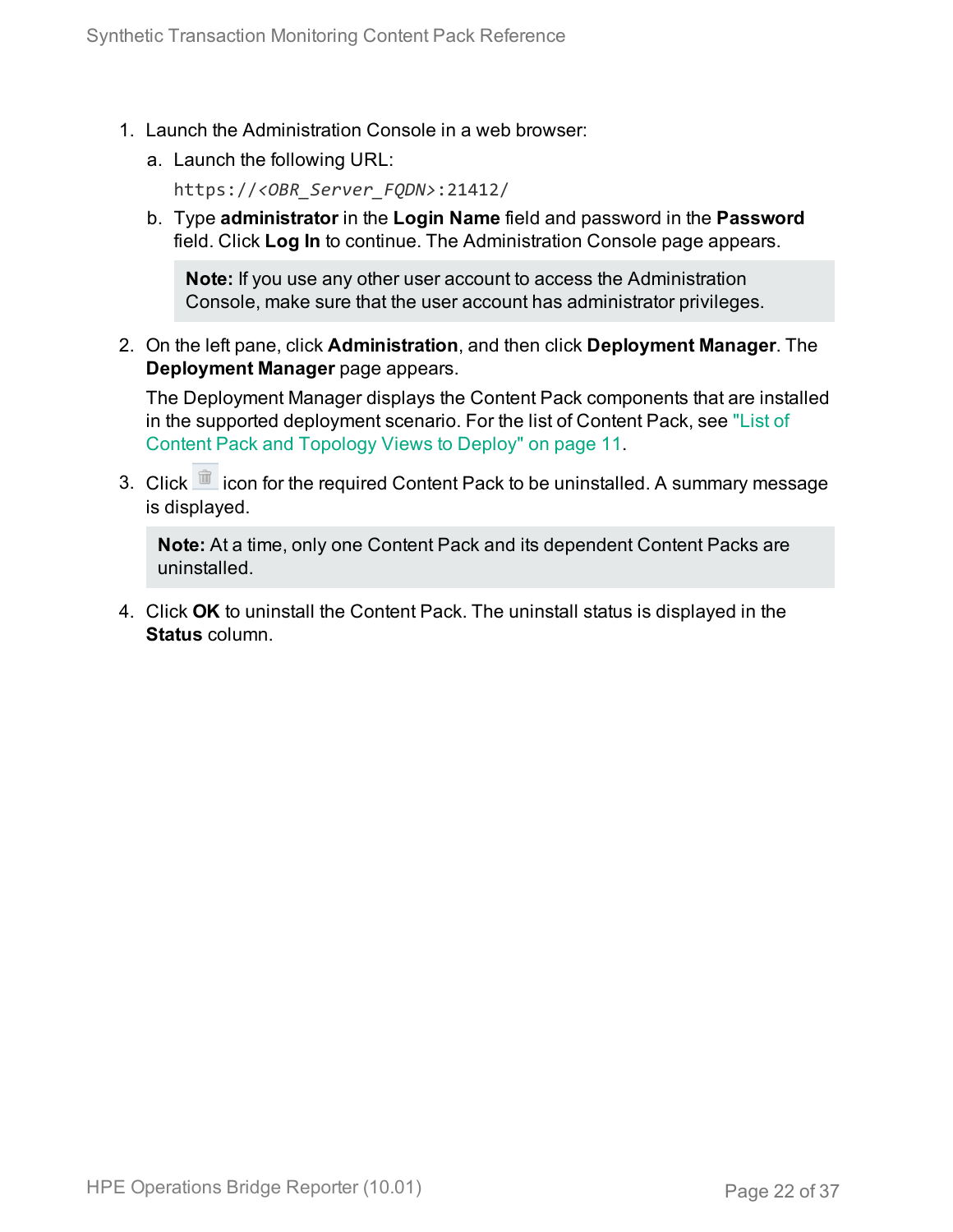## <span id="page-22-0"></span>Data Source Collection Configuration

After installing Synthetic Transaction Monitoring Content Pack, you must configure HPE OBR to collect required data from various data collectors. The data collectors work internally within the HPE OBR infrastructure to collect the data. Therefore, you cannot directly interface with these collectors. Instead, you can specify the data sources from where the collectors can collect the data through the Administration Console.

### <span id="page-22-1"></span>Configuring the Management and Profile Database Data Source

You can configure HPE OBR to collect data from the following HP Business Service Management data repositories:

- **Management database**: The Management database stores system-wide and management-related metadata for the HP Business Service Management environment.
- **Profile database**: The Profile database stores raw and aggregated measurement data obtained from the HP Business Service Management data collectors. The Profile database also stores measurements collected through HPOM, OMi, BPM, RUM, and Service Health.

In your HP BSM deployment, you might have to set up multiple Profile databases for scaling because one database might not be enough to store all the data. You may also require multiple Profile database to store critical and non-critical data. The information on different Profile databases deployed in your environment is stored in the Management database.

To configure the multiple Profile database connections, you also need to configure the Management database on the BSM/OMi page.

To configure a new Management Database, follow these steps:

1. In the **Administration Console**, click **Data Source Configuration > BSM/OMi > Management Database**.

**Note:** To discover Profile or Operations database in HPE OBR system, you must copy the seed.properties and encryption.properties files from HP BSM/OMi server to HPE OBR system. For more information, see [Discover](#page-29-0) Profile or [Operations](#page-29-0) Database.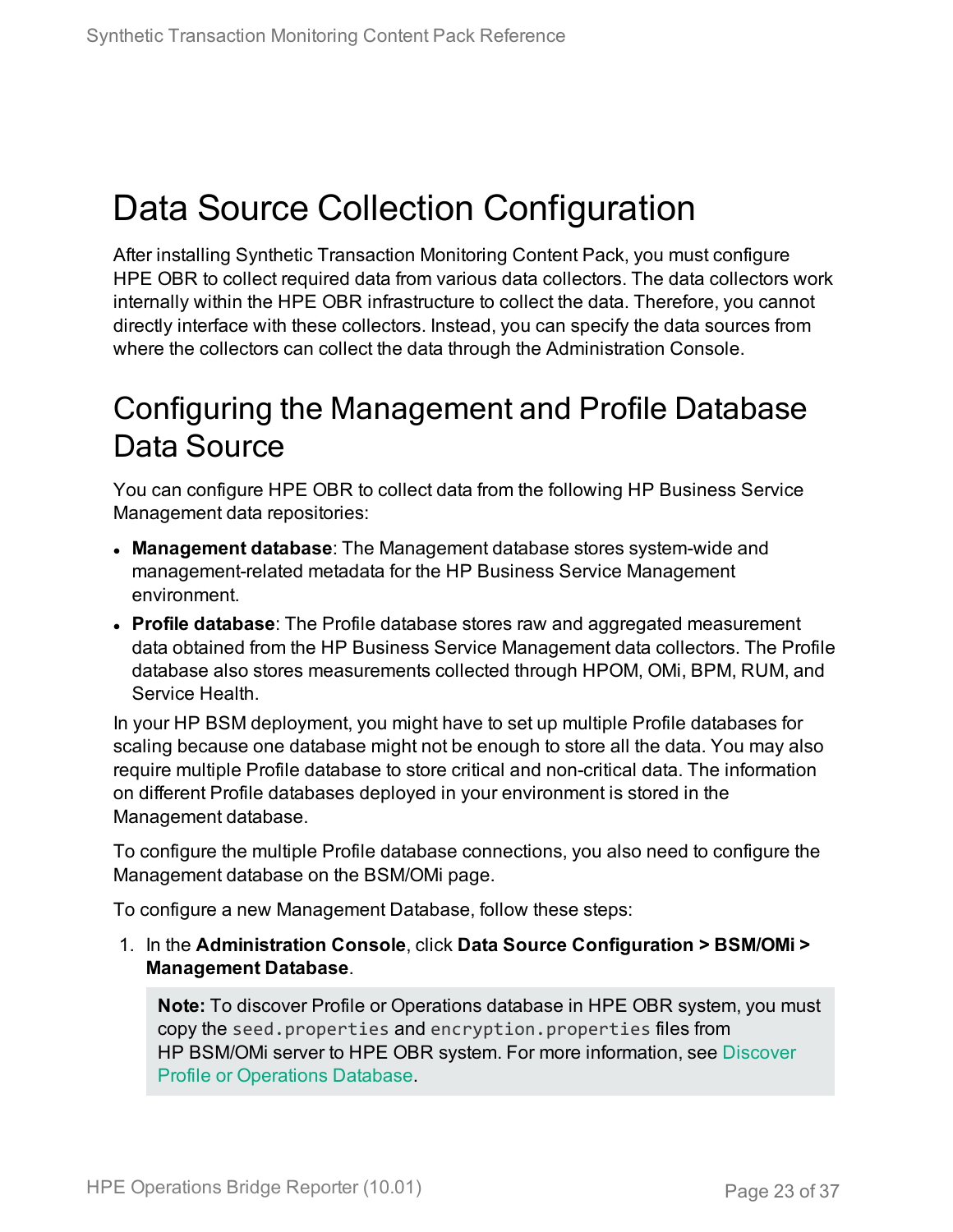| <b>Management Database</b>                                                                                           |                                  |                          |                                         |               | <b>Management Database</b> | <b>Profile Database</b>   |
|----------------------------------------------------------------------------------------------------------------------|----------------------------------|--------------------------|-----------------------------------------|---------------|----------------------------|---------------------------|
|                                                                                                                      |                                  |                          |                                         |               |                            |                           |
|                                                                                                                      |                                  |                          |                                         |               |                            |                           |
|                                                                                                                      |                                  |                          |                                         |               |                            |                           |
| <b>Host name</b>                                                                                                     |                                  | <b>Data</b>              |                                         | <b>Status</b> |                            | Configuration             |
|                                                                                                                      |                                  | source                   | <b>Connection</b>                       |               | <b>Collection</b>          |                           |
|                                                                                                                      |                                  |                          | BSM Management Database not configured. |               |                            |                           |
|                                                                                                                      |                                  |                          |                                         |               | <b>Delete</b>              | <b>Create New</b><br>Save |
| <b>Test Connection</b>                                                                                               |                                  | <b>Discover Database</b> |                                         |               |                            |                           |
|                                                                                                                      |                                  |                          |                                         |               |                            |                           |
|                                                                                                                      |                                  |                          |                                         |               |                            |                           |
| <b>Connection Parameters</b>                                                                                         |                                  |                          |                                         |               |                            |                           |
| Data source-                                                                                                         |                                  |                          |                                         |               |                            |                           |
|                                                                                                                      |                                  |                          |                                         |               |                            |                           |
|                                                                                                                      |                                  |                          |                                         |               |                            |                           |
| $\odot$ BSM $\odot$ OMi                                                                                              |                                  |                          |                                         |               |                            |                           |
|                                                                                                                      |                                  |                          |                                         |               |                            |                           |
|                                                                                                                      |                                  |                          |                                         |               |                            |                           |
| $\Box$                                                                                                               | Database in Oracle<br><b>RAC</b> |                          |                                         |               |                            |                           |
|                                                                                                                      |                                  |                          |                                         |               |                            |                           |
|                                                                                                                      |                                  |                          |                                         |               |                            |                           |
|                                                                                                                      | ۱o                               |                          |                                         |               |                            |                           |
|                                                                                                                      | <b>ORACLE</b>                    | $\checkmark$             |                                         |               |                            |                           |
|                                                                                                                      |                                  |                          |                                         |               |                            |                           |
|                                                                                                                      |                                  |                          |                                         |               |                            |                           |
|                                                                                                                      |                                  |                          |                                         |               |                            |                           |
|                                                                                                                      |                                  |                          |                                         |               |                            |                           |
|                                                                                                                      |                                  |                          |                                         |               |                            |                           |
|                                                                                                                      | local                            | $\overline{\mathbf{v}}$  |                                         |               |                            |                           |
|                                                                                                                      |                                  |                          |                                         |               |                            |                           |
| Host name<br>Port<br>Database type<br>Database instance<br>User name<br>Password<br><b>Collection station</b><br>OK. | Cancel                           |                          |                                         |               |                            |                           |

- 2. Click **Create New**. The **Connection Parameters** dialog box appears.
- 3. Based on the topology source, select **Data Source** as **BSM** or **OMi**.
- 4. Type the following values in the **Connection Parameters** dialog box:

| Field         | <b>Description</b>                                                                                                |
|---------------|-------------------------------------------------------------------------------------------------------------------|
| Host name     | IP address or FQDN of the Management Database<br>server.                                                          |
|               | Not displayed when <b>Database in Oracle RAC</b> is<br>selected.                                                  |
| Port          | Port number to query the Management Database server.<br>Not displayed when Database in Oracle RAC is<br>selected. |
| Database type | The type of database engine that is used to create the                                                            |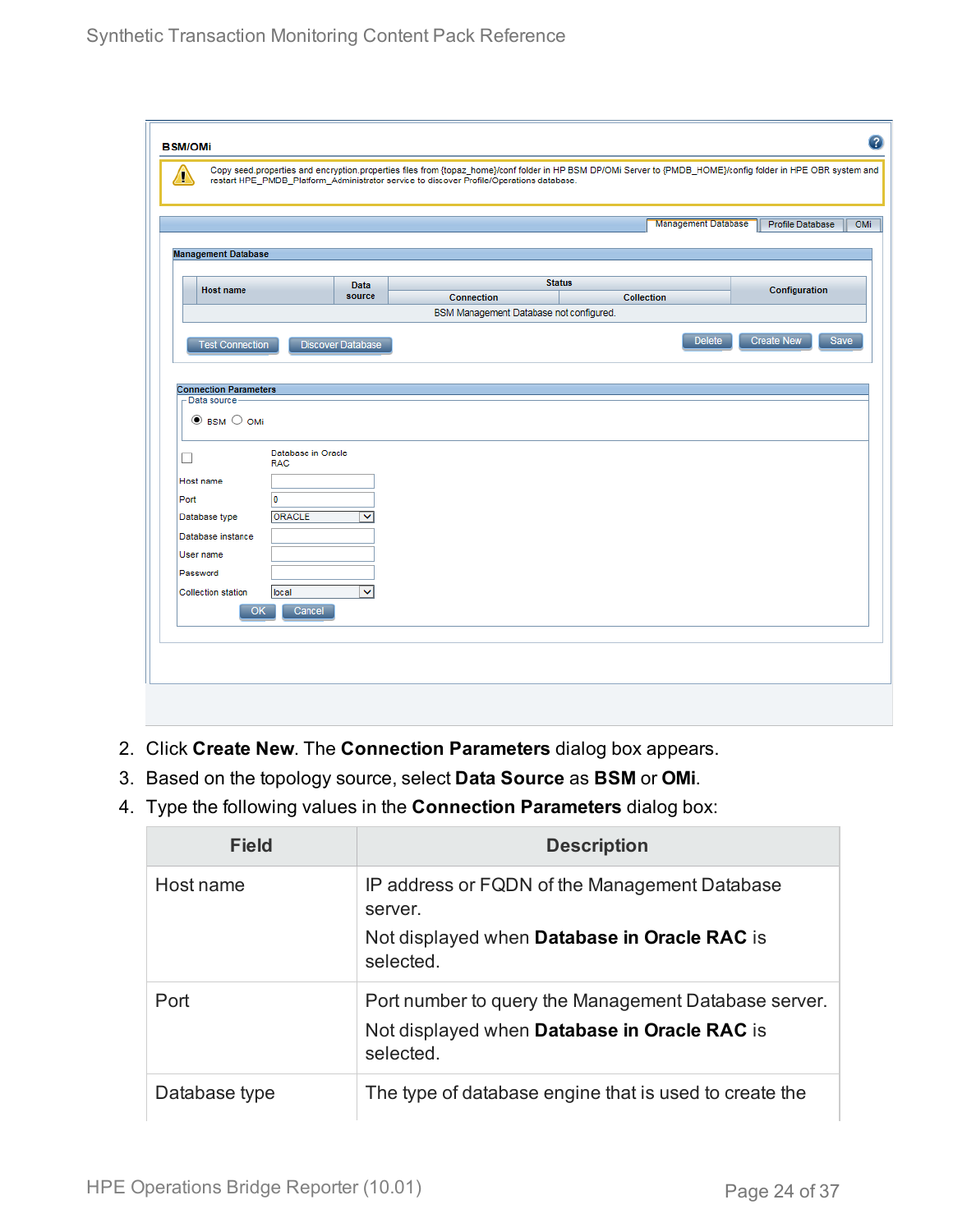| <b>Field</b>                     | <b>Description</b>                                                                                                                                                                                                                                              |
|----------------------------------|-----------------------------------------------------------------------------------------------------------------------------------------------------------------------------------------------------------------------------------------------------------------|
|                                  | Management Database. If you have selected the Data<br><b>Source</b> as <b>BSM</b> then the database type can either be<br>Oracle or MSSQL. If you have selected the Data<br><b>Source</b> as OMi then the database type can be Oracle,<br>MSSQL, or PostgreSQL. |
| Windows<br>Authentication        | If you have selected MSSQL as the database type, you<br>have the option to enable Windows authentication for<br>MSSQL, that is, the user can use the same credentials to<br>access SQL Server as that of the Windows system<br>hosting the database.            |
| Database instance                | System Identifier (SID) of the Management Database<br>instance.<br>Not displayed when Database in Oracle RAC is<br>selected.                                                                                                                                    |
|                                  | <b>Note:</b> For information about the database host<br>name, port number, and SID, contact your HP<br>Business Service Management administrator.                                                                                                               |
| Database name                    | Name of the database.                                                                                                                                                                                                                                           |
| Database in Oracle<br><b>RAC</b> | This option appears only if you have selected Oracle as<br>the database type.                                                                                                                                                                                   |
| Service name                     | Name of the service. This option appears only if<br>Database in Oracle RAC is selected.                                                                                                                                                                         |
| ORA file name                    | The ORA file (available at \${PMDB.HOME}/config<br>folder) that contains connection information to the Oracle<br>Real Application Cluster. This option appears only if<br>Database in Oracle RAC is selected.                                                   |
| User name                        | Name of the Management Database user, which was<br>specified in the BSM Configuration Wizard when setting<br>up the Management Database.                                                                                                                        |
|                                  | <b>Note:</b> If the Windows Authentication option is<br>selected, this field is disabled.                                                                                                                                                                       |
| Password                         | Password of the Management Database user, which                                                                                                                                                                                                                 |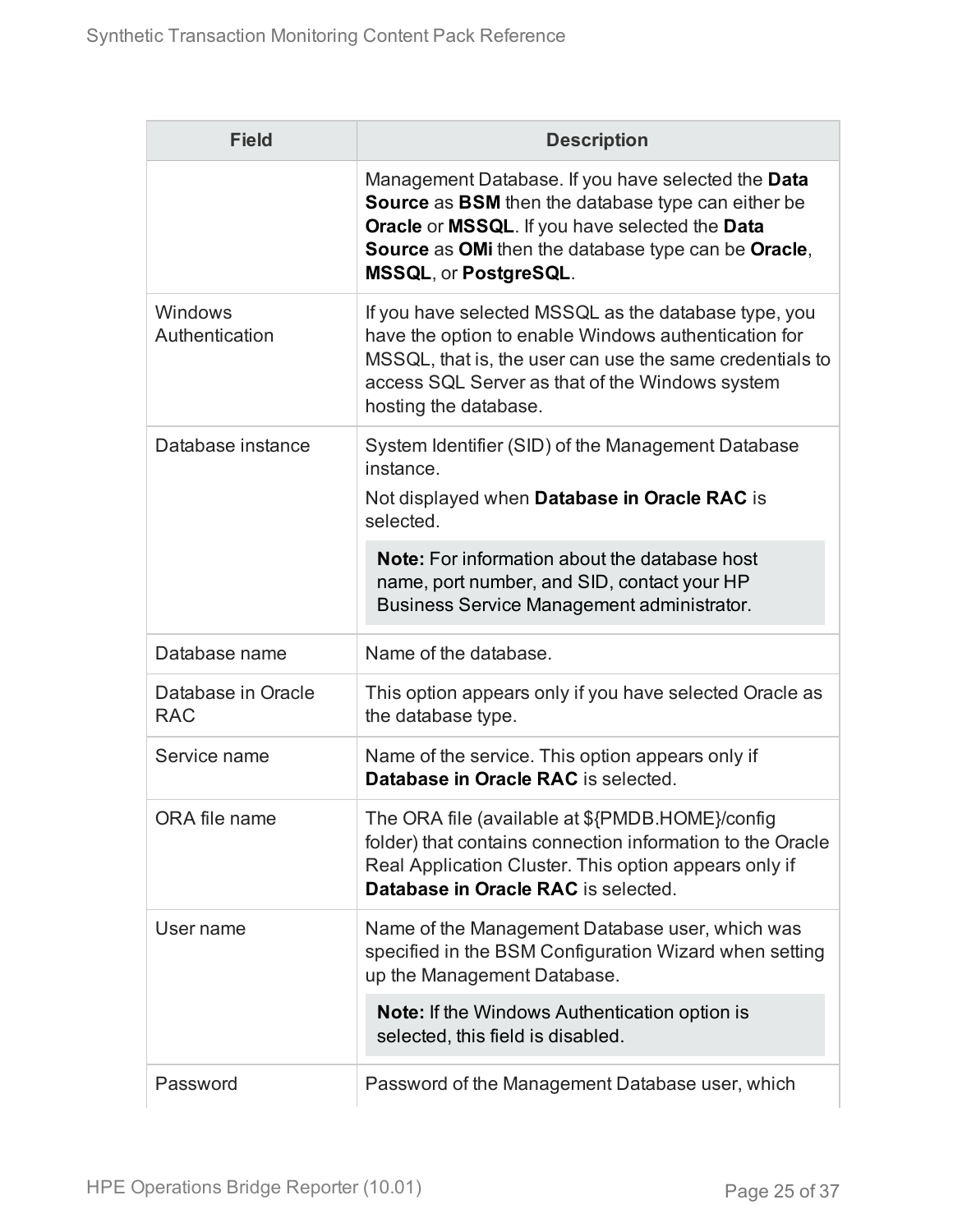| <b>Field</b> | <b>Description</b>                                                                        |
|--------------|-------------------------------------------------------------------------------------------|
|              | was specified in the BSM Configuration Wizard when<br>setting up the Management Database. |
|              | <b>Note:</b> If the Windows Authentication option is<br>selected, this field is disabled. |

- 5. Click **OK**.
- 6. Click **Test Connection** to test the connection.
- 7. Click **Discover Database** to automatically discover corresponding Profile database (s).

**Note:** If management database and profile database are on the same system, clicking **Discover Database** will automatically discover the corresponding Profile database. If the databases are on different systems, you have to manually configure the Profile database using the **Profile Database** tab. You have to manually provide configuration details with user name and password for each profile database.

**Note:** After you configure management database with **Database in Oracle RAC** option selected and the **Test Connection** is successful, clicking **Discovery Database** does not automatically discover the corresponding Profile database (s). You have to manually configure the profile database using the **Profile Database** tab. You have to manually provide configuration details with user name and password for each profile database.

| <b>BSM/OMi</b>             |                   |                                         |                   |                            | Q                              |  |
|----------------------------|-------------------|-----------------------------------------|-------------------|----------------------------|--------------------------------|--|
|                            |                   |                                         |                   | <b>Management Database</b> | <b>Profile Database</b><br>OMi |  |
| <b>Management Database</b> |                   |                                         |                   |                            |                                |  |
| Data<br><b>Host name</b>   |                   | <b>Status</b>                           |                   |                            | <b>Configuration</b>           |  |
|                            | source            | <b>Connection</b>                       | <b>Collection</b> |                            |                                |  |
|                            |                   | BSM Management Database not configured. |                   |                            |                                |  |
| <b>Test Connection</b>     | Discover Database |                                         |                   | <b>Delete</b>              | <b>Create New</b><br>Save      |  |
|                            |                   |                                         |                   |                            |                                |  |

8. Click **Save** to save the changes. A Saved Successfully message appears in the Information message pane.

To configure a new Profile database, follow these steps:

1. In the **Administration Console**, click **Data Source Configuration > BSM/OMi > Profile Database**.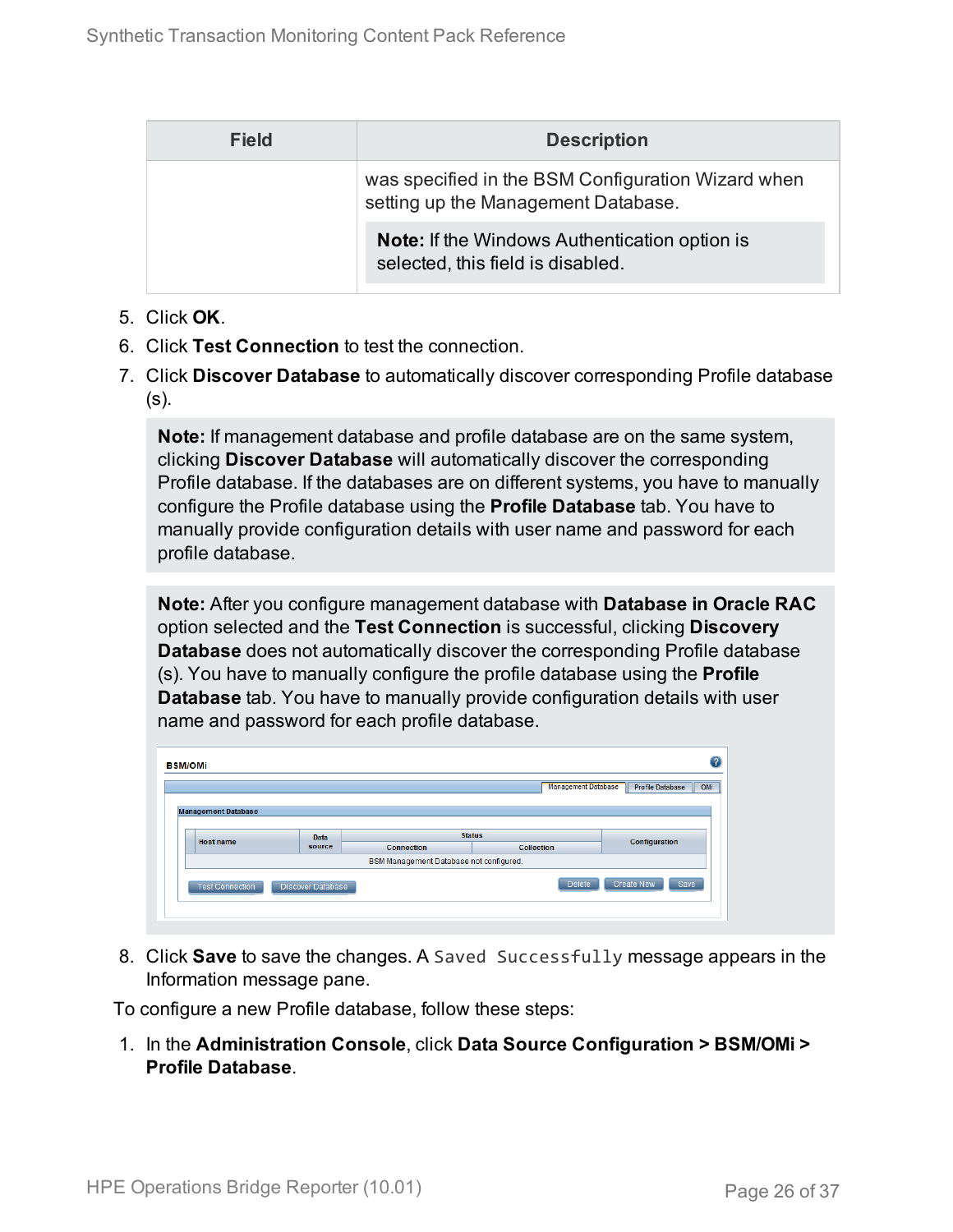| Management Database<br><b>Status</b><br>Enable<br><b>Host name</b><br>Frequency<br><b>Collection</b><br><b>Collection</b><br><b>Connection</b><br>Profile database not configured.<br><b>Create New</b><br><b>Delete</b><br><b>Test Connection</b><br>Database in Oracle<br><b>RAC</b><br>o<br>$\overline{\mathsf{v}}$<br>ORACLE<br>-NA-<br>$\overline{\mathsf{v}}$<br>DH. | <b>Profile Database</b><br>Configuration |
|----------------------------------------------------------------------------------------------------------------------------------------------------------------------------------------------------------------------------------------------------------------------------------------------------------------------------------------------------------------------------|------------------------------------------|
| <b>Profile Database</b><br><b>Connection Parameters</b><br>□<br>Host name<br>Port<br>Database type<br>Management<br><b>Database</b><br><b>Domains</b>                                                                                                                                                                                                                      |                                          |
|                                                                                                                                                                                                                                                                                                                                                                            |                                          |
|                                                                                                                                                                                                                                                                                                                                                                            |                                          |
|                                                                                                                                                                                                                                                                                                                                                                            |                                          |
|                                                                                                                                                                                                                                                                                                                                                                            |                                          |
|                                                                                                                                                                                                                                                                                                                                                                            |                                          |
|                                                                                                                                                                                                                                                                                                                                                                            | Save                                     |
|                                                                                                                                                                                                                                                                                                                                                                            |                                          |
|                                                                                                                                                                                                                                                                                                                                                                            |                                          |
|                                                                                                                                                                                                                                                                                                                                                                            |                                          |
|                                                                                                                                                                                                                                                                                                                                                                            |                                          |
|                                                                                                                                                                                                                                                                                                                                                                            |                                          |
|                                                                                                                                                                                                                                                                                                                                                                            |                                          |
|                                                                                                                                                                                                                                                                                                                                                                            |                                          |
|                                                                                                                                                                                                                                                                                                                                                                            |                                          |
|                                                                                                                                                                                                                                                                                                                                                                            |                                          |
|                                                                                                                                                                                                                                                                                                                                                                            |                                          |
|                                                                                                                                                                                                                                                                                                                                                                            |                                          |
|                                                                                                                                                                                                                                                                                                                                                                            |                                          |
|                                                                                                                                                                                                                                                                                                                                                                            |                                          |
|                                                                                                                                                                                                                                                                                                                                                                            |                                          |
| $\mathbb{H}$                                                                                                                                                                                                                                                                                                                                                               |                                          |
|                                                                                                                                                                                                                                                                                                                                                                            |                                          |
|                                                                                                                                                                                                                                                                                                                                                                            |                                          |
| Database instance                                                                                                                                                                                                                                                                                                                                                          |                                          |
|                                                                                                                                                                                                                                                                                                                                                                            |                                          |
| User name                                                                                                                                                                                                                                                                                                                                                                  |                                          |
| Password<br>⊽                                                                                                                                                                                                                                                                                                                                                              |                                          |

- 2. Click **Create New**. The **Connection Parameters** dialog box appears.
- 3. Type the following values in the **Connection Parameters** dialog box:

| <b>Field</b>           | <b>Description</b>                                                                                                                             |
|------------------------|------------------------------------------------------------------------------------------------------------------------------------------------|
| Host name              | IP address or FQDN of the Profile Database server.<br>Not displayed when <b>Database in Oracle RAC</b> is selected.                            |
| Port                   | Port number to query the Profile Database server.<br>Not displayed when <b>Database in Oracle RAC</b> is selected.                             |
| Database type          | The type of database engine that is used to create the<br>Profile Database. It can either be Oracle, or MSSQL.                                 |
| Management<br>Database | Links Profile Database to the Management Database. If you<br>collect data from only SiteScope, no Management Database<br>needs to be selected. |
| Domains                | Select the domains for which you want to enable data<br>collection.                                                                            |
|                        | <b>Note:</b> You must select the domains from which you want<br>to enable data collection.                                                     |
|                        | Content Pack is associated with a domain name. If you                                                                                          |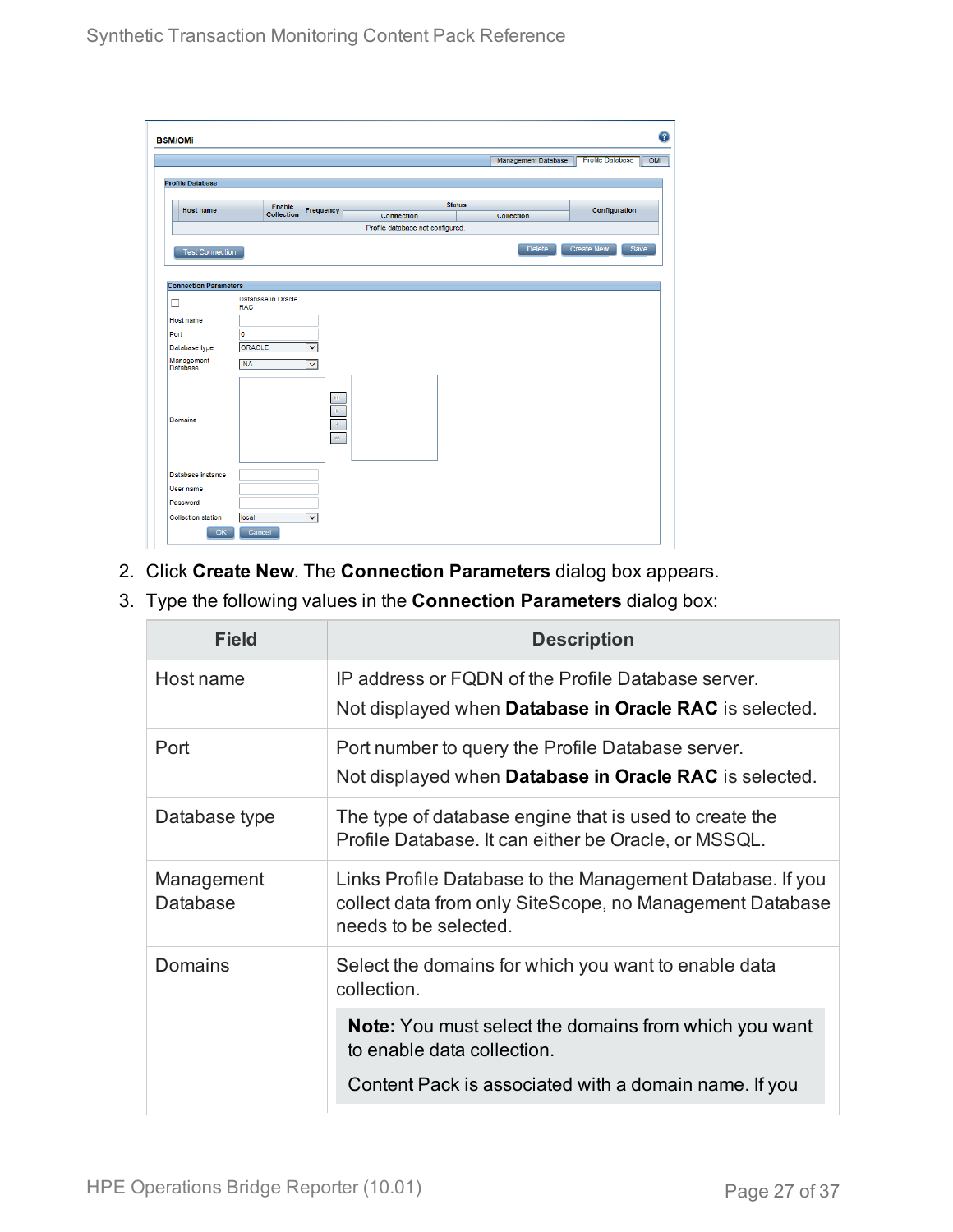| <b>Field</b>                     | <b>Description</b>                                                                                                                                                                                                                                                                                                                                                                                               |
|----------------------------------|------------------------------------------------------------------------------------------------------------------------------------------------------------------------------------------------------------------------------------------------------------------------------------------------------------------------------------------------------------------------------------------------------------------|
|                                  | install any Content Pack after you have configured the<br>data source then you must map the Content Pack with<br>appropriate domain name. Therefore, if you have<br>configured the data source and then installed the<br>Content Pack, you must return here to select among the<br>following domains to enable data collection:<br>$\cdot$ RUM<br><b>BPM</b><br>ServiceHealth<br>$\bullet$ SM<br>• SM VMware SiS |
| Database instance                | System Identifier (SID) of the Profile Database instance.                                                                                                                                                                                                                                                                                                                                                        |
|                                  | Not displayed when Database in Oracle RAC is selected.                                                                                                                                                                                                                                                                                                                                                           |
|                                  | Note: For information about the database host name,<br>port number, and SID, contact your HP Business<br>Service Management administrator.                                                                                                                                                                                                                                                                       |
| Windows<br>Authentication        | If you have selected MSSQL as the database type, you<br>have the option to enable Windows authentication for<br>MSSQL, that is, the user can use the same credentials to<br>access SQL Server as that of the Windows system hosting<br>the database.                                                                                                                                                             |
| Database name                    | Name of the database.                                                                                                                                                                                                                                                                                                                                                                                            |
| Database in Oracle<br><b>RAC</b> | This option appears only if you have selected Oracle as the<br>database type.                                                                                                                                                                                                                                                                                                                                    |
| Service name                     | Name of the service. This option appears only if <b>Database</b><br>in Oracle RAC is selected.                                                                                                                                                                                                                                                                                                                   |
| ORA file name                    | The ORA file that contains connection information to the<br>Oracle Real Application Cluster. This option appears only if<br>Database in Oracle RAC is selected.                                                                                                                                                                                                                                                  |
| User name                        | Name of the Profile Database user, which was specified in                                                                                                                                                                                                                                                                                                                                                        |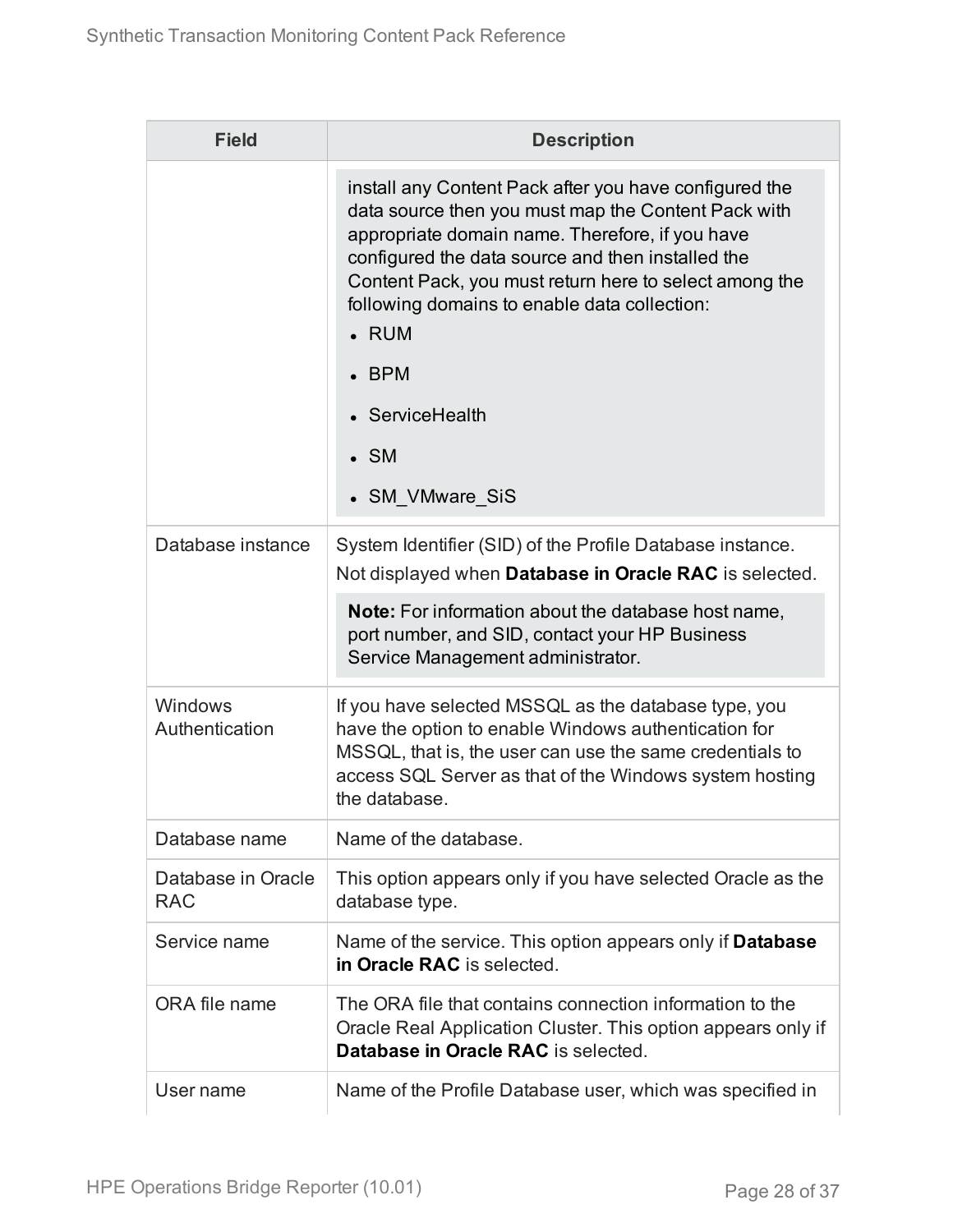| Field                     | <b>Description</b>                                                                                                                     |
|---------------------------|----------------------------------------------------------------------------------------------------------------------------------------|
|                           | the BSM Configuration Wizard when setting up the Profile<br>Database.                                                                  |
|                           | <b>Note:</b> If the Windows Authentication option is selected,<br>this field is disabled.                                              |
| Password                  | Password of the Profile Database user, which was specified<br>in the BSM Configuration Wizard when setting up the Profile<br>Database. |
|                           | <b>Note:</b> If the Windows Authentication option is selected,<br>this field is disabled.                                              |
| <b>Collection Station</b> | This option is used for a collector installed on a remote<br>system.                                                                   |

- 4. Click **OK**.
- 5. Click **Test Connection** to test the connection.
- 6. Click **Save** to save the changes made on this page. A Saved Successfully message appears in the Information message pane.

After you save the newly created Management database connection, HPE OBR (local collector or remote collector) retrieves the Profile database information from the Management database data source and lists all the existing Profile database data sources under the Profile Database section of the page.

Data collection for the Profile database data source is enabled by default. In addition, the collection frequency is scheduled for every one hour.

In case of a Remote Collector, the collection station has to be selected from the Database type drop down box provided in the Profile Database section of the page.

For more information about configuring Profile database data source connections, see the *HPE Operations Bridge Reporter Administration Guide*.

## Enable KPI Data Collection for Service Health CIs

KPIs are high-level indicators of a CI's performance and availability. The KPI data pertaining to certain logical Service Health CIs, such as Business Service, Business Application, Business Process, and Host, are logged by default in the Profile database. HPE OBR collects this data from the database for reporting.

However, the KPI data for other CI types are not automatically logged in the Profile database. To enable the logging of the KPI data for these CI types, you must configure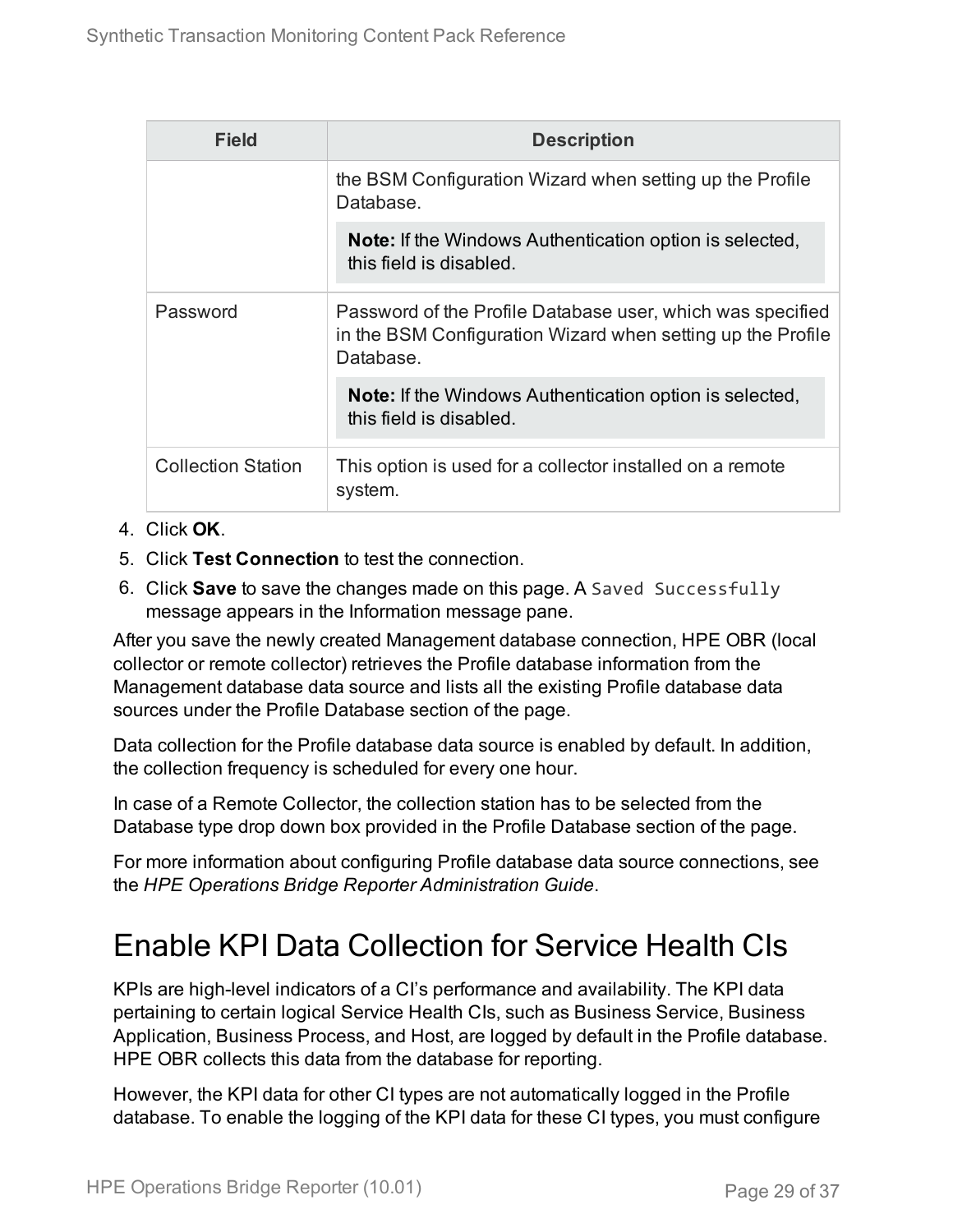the CIs in the HP BSM. For more information, see the *Persistent Data and Historical Data* section of the *HP Business Service Management - Using Service Health* guide. This guide is available for the product, *Application Performance Management (BAC)*, at the following URL:

<span id="page-29-0"></span><http://h20230.www2.hp.com/selfsolve/manuals>

### Discover Profile or Operations Database

OBR supports the configuration of data collection from multiple Profile databases that are deployed in your HP BSM/OMi environment.

**Note:** Perform the following steps only if the topology source is RTSM.

**Note:** In case of OMi 10 (and later versions) perform this task for Operations Database support and then configure the database. To configure the Operations Database, see *Configuring the HP OMi Data Source* in *HPE Operations Bridge Reporter Configuration Guide*.

To ensure that OBR identifies and displays all the existing Profile databases in the Administration Console, follow these steps:

#### **Task 1: Start the HPE\_PMDB\_Platform\_Administrator service on the HPE OBR system**

If the status of HPE\_PMDB\_Platform\_Administrator service is stopped, run the following command:

#### **On Windows:**

- 1. Click **Start > Run**. The Run dialog box is displayed.
- 2. Enter **service.msc** in **Open**. The **Services** windows is displayed.
- 3. On the right pane, right-click on the **HPE\_PMDB\_Platform\_Administrator** service and then click **Start**.
- 4. Close the Services window.

### **On Linux:**

1. Type the following command at the command prompt:

service HPE\_PMDB\_Platform\_Administrator start

### **Task 2: Copy the configuration files from the BSM/OMi host system to HPE OBR system**

1. Log on to the HP BSM/OMi host system through remote access.

**Note:** If your HP BSM setup is distributed, you can access through the gateway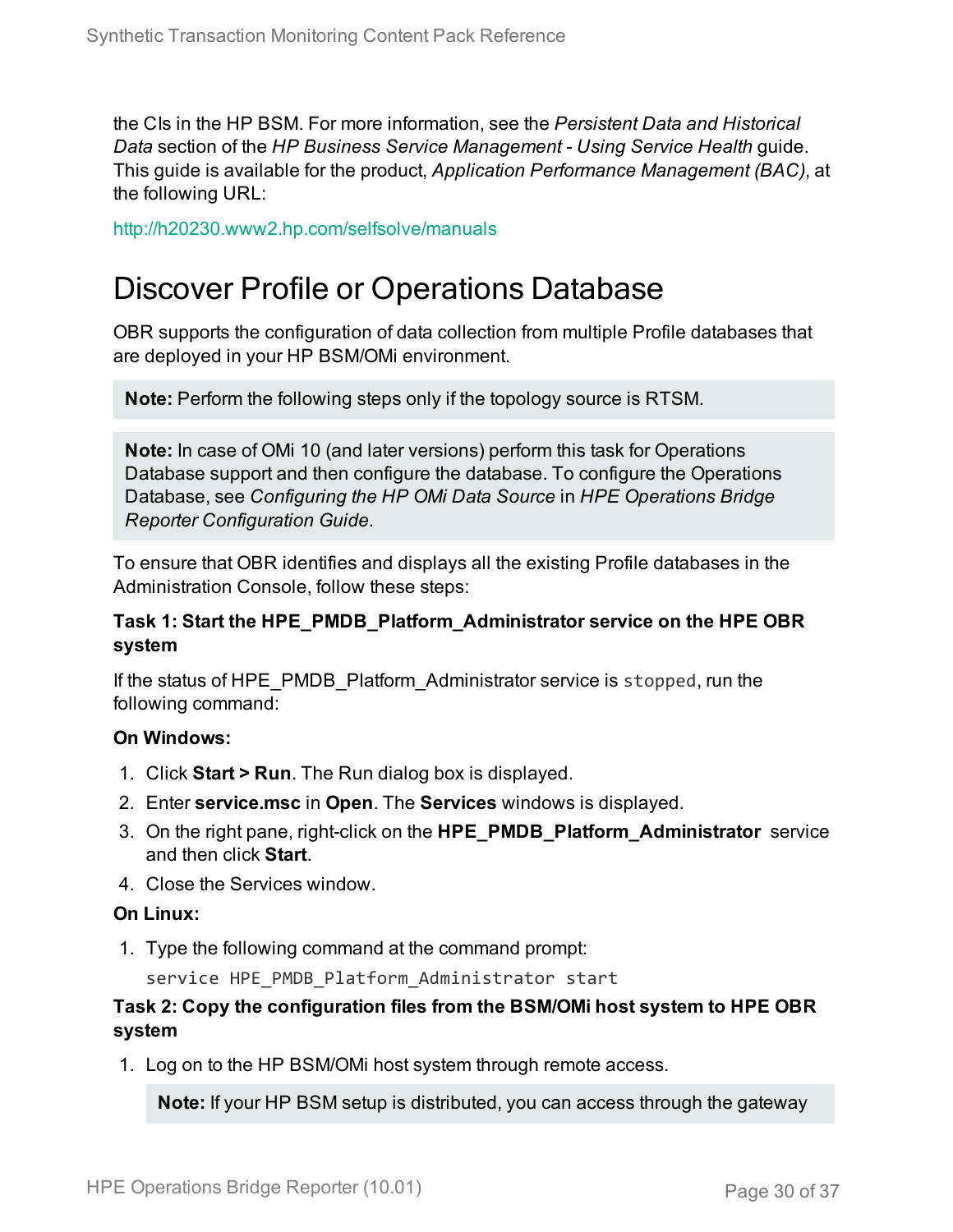server as well as the data processing server. HPE OBR recommends that you use the gateway server.

- 2. Browse to the %topaz\_home%\Conf folder.
- 3. Copy the following files from the %topaz\_home%\Conf folder to %PMDB\_ HOME%\config folder on the OBR system:
	- a. encryption.properties
	- b. seed.properties

If you have configured multiple management databases (both BSM and OMi topology), create multiple folders at %PMDB\_HOME%\config (such as %PMDB HOME%\config\<*Mgmt\_DB\_hostname*>) and copy the seed.properties and encryption.properties files into each folder.

**Note:** If you are configuring the Management/Profile database based on Oracle RAC, you need to copy the file tnsnames.ora to the %PMDB\_ HOME%\config folder on the HPE OBR system.

If you are configuring the collection against a remote collector system then ensure to copy the tnsnames.ora file to the config folder on that remote collector system acting as polling station.

### **Task 3: Restart the HPE\_PMDB\_Platform\_Administrator service on the HPE OBR system**

### **On Windows:**

- 1. Click **Start > Run**. The Run dialog box is displayed.
- 2. Enter **service.msc** in **Open**. The **Services** windows is displayed.
- 3. On the right pane, right-click on the **HPE\_PMDB\_Platform\_Administrator** service and then click **Restart**.
- 4. Close the Services window.

### **On Linux:**

1. Type the following command at the command prompt:

service HPE\_PMDB\_Platform\_Administrator restart

**Caution:** Ensure to take a backup of the HPE OBR database in case you need to restore it later. If you fail to take a data back up, you risk losing it permanently. For more information, see the *Part IV: Database Backup and Recovery* in *HPE Operations Bridge Reporter Configuration Guide*.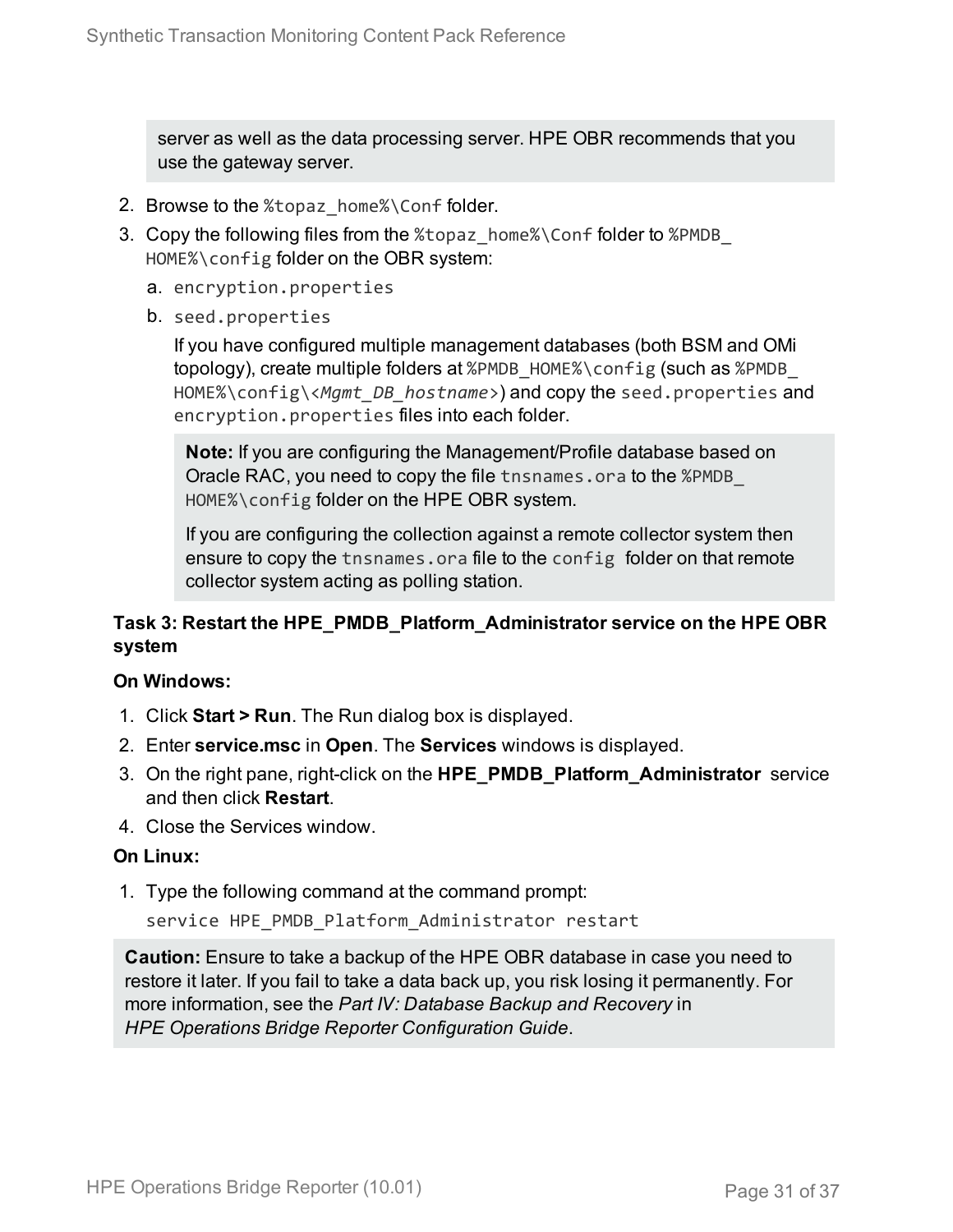## <span id="page-31-0"></span>Report Navigation

The BPM reports are categorized into the high-level Executive Summary and the detailed Performance reports. You can navigate from the higher-level reports to the detailed reports through the various cross launch and hyperlink features. For example, you may start with the Executive Summary report for an overall health of the applications and then navigate to the specific reports that display data about the network or the transactions for that application. Report navigation can vary depending on the use-cases around which these reports are designed.

#### **New Synthetic Transaction Monitoring Reports**

The following is the new Synthetic Transaction Monitoring report:

<sup>l</sup> **BPM Application Availability** - Displays the availability details of the application monitored using BPM, as a heat-map based on predetermined thresholds, for every hour across the selected time period.

| <b>Availability</b> | <b>Color</b> |
|---------------------|--------------|
| < 90                |              |
| $> 90$ and $< 95$   |              |
| > 95                |              |

### **Report Navigation**

The following diagram shows one way of navigating through the BPM reports: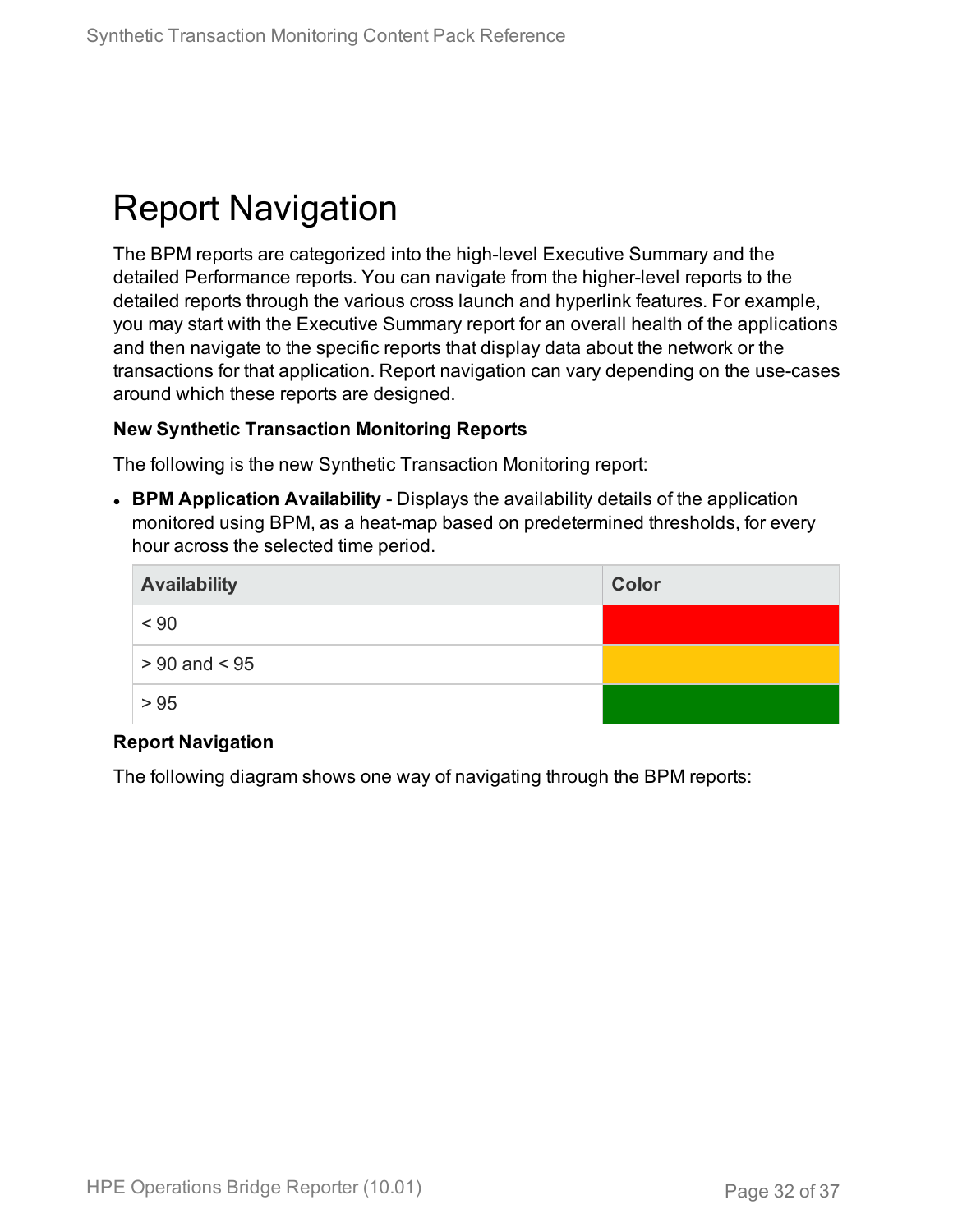

### <span id="page-32-0"></span>Use Cases

This section provides information on use cases for Synthetic Transaction Monitoring reports. The following table provides description, user, and report name for the use cases.

| <b>Description</b>                                                                                                                                                                                                                                                             | <b>Report</b><br>Category | <b>Report</b><br><b>Name</b>         |
|--------------------------------------------------------------------------------------------------------------------------------------------------------------------------------------------------------------------------------------------------------------------------------|---------------------------|--------------------------------------|
| To view summary information about the business<br>applications over the selected time period. These<br>reports show how the business applications perform on<br>a day-to-day basis. Also to compare the performances<br>of different instances and plan resources accordingly. | Executive<br>Summary      | <b>BPM</b><br>Application<br>Summary |
| To view summary information about the business<br>applications over the selected time period. These<br>reports show how the business applications perform on<br>a day-to-day basis. Also to compare the performances<br>of different instances and plan resources accordingly. | Executive<br>Summary      | <b>BPM</b><br>Executive<br>Summary   |
| To provide a consolidated view of all the errors                                                                                                                                                                                                                               | Executive                 | <b>BPM</b> Error                     |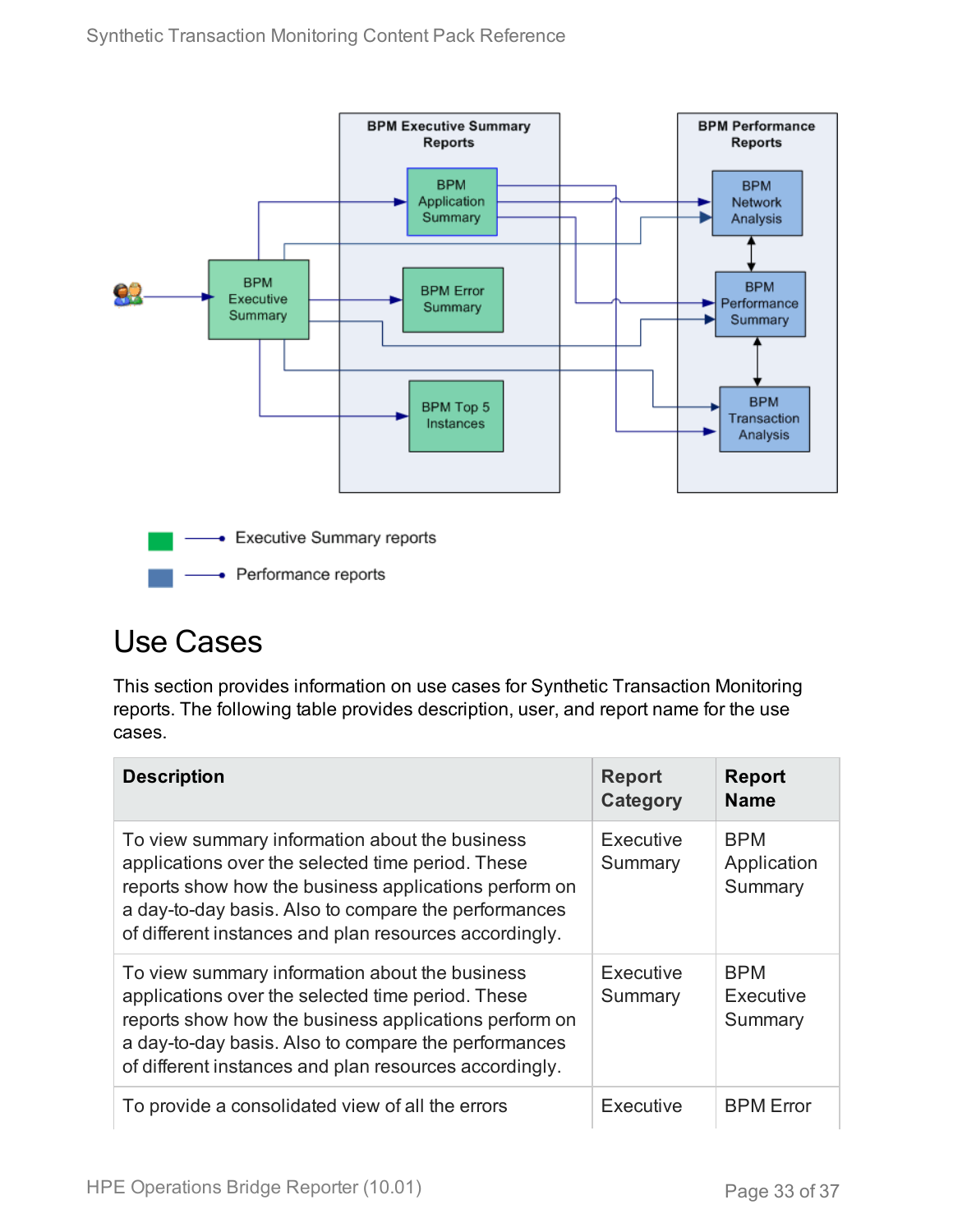| <b>Description</b>                                                                                                                                                                                                                                              | <b>Report</b><br><b>Category</b> | <b>Report</b><br><b>Name</b>             |
|-----------------------------------------------------------------------------------------------------------------------------------------------------------------------------------------------------------------------------------------------------------------|----------------------------------|------------------------------------------|
| occurred                                                                                                                                                                                                                                                        | Summary                          | Summary                                  |
| To view the worst performing business applications,<br>business transaction flows, locations, and end-user<br>groups based on either availability percent or response<br>time                                                                                   | Executive<br>Summary             | <b>BPM Top 5</b><br>instances            |
| To view reports based on network, business<br>transactions, locations, business transaction flows, and<br>end-user groups. These reports display detailed<br>information about the performance of the business<br>applications during the selected time period. | Performance                      | <b>BPM</b><br><b>Network</b><br>Analysis |
| To view reports based on network, business<br>transactions, locations, business transaction flows, and<br>end-user groups. These reports display detailed<br>information about the performance of the business<br>applications during the selected time period. | Performance                      | <b>BPM</b><br>Performance<br>Summary     |
| To view reports based on network, business<br>transactions, locations, business transaction flows, and<br>end-user groups. These reports display detailed<br>information about the performance of the business<br>applications during the selected time period. | Performance                      | <b>BPM</b><br>Transaction<br>Analysis    |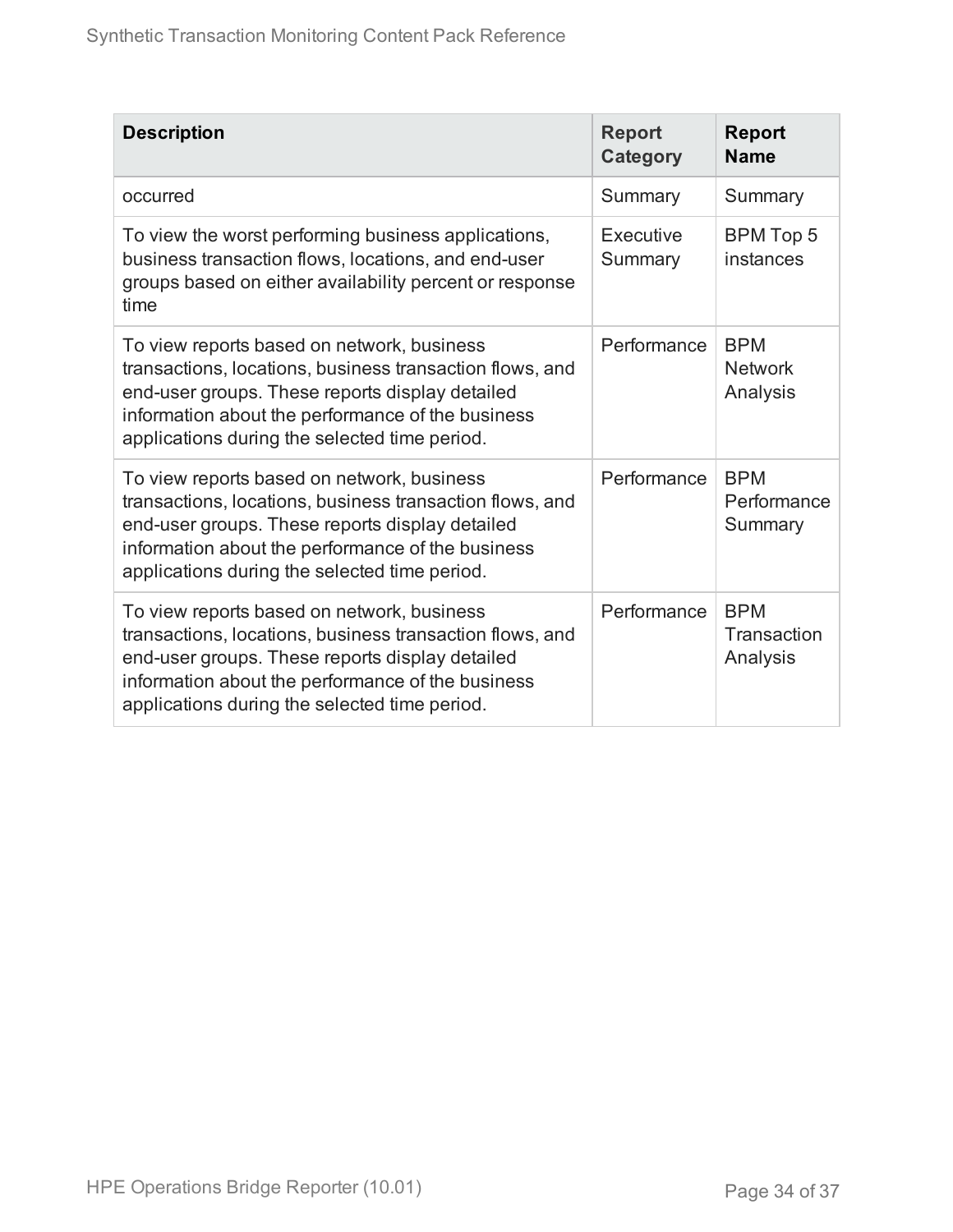# <span id="page-34-0"></span>Appendix

<span id="page-34-1"></span>This section provides information on [Terminology](#page-34-1) and Metric [Mapping](#page-35-0) for Report.

## Appendix A: Terminology

**Average Route Time**: The average time, in milliseconds, it takes for a packet of data to be sent from the BPM Agent machine to the destination web site. If the packet takes a longer time to complete, there may be network problems along that network route and the time taken by the transaction to complete will be impacted.

**Business Service**: Any service created in BSM Run-time Service Model (RTSM) and is part of your business, such as the online banking service or email service.

**Business transaction availability**: The availability (in percentage) of the business transactions run during the selected time period.

**Business transaction flow**: A business transaction flow is a logical user flow in an application. For example, in a human resources application you may have a business transaction flow for registering a new employee.

**Business View**: A view deployed on BSM RTSM that provides the topology information of the configuration items in your IT environment.

**Configuration item**: A component of the RTSM that represents a physical or logical entity in the system. For example, configuration items (CIs) can represent hardware, software, services, business processes, and so on. The CIs are organized into a hierarchical format based on the dependencies in your organization's IT environment.

**Configuration item type**: The category for each configuration item (CI). Each configuration item type (CIT) provides a template for creating the CI and its associated properties.

**Domain Name System Time**: The time taken by the Domain Name System (DNS) server, in milliseconds, to respond to a request.

**Error count**: The number of errors thrown when a packet of data is sent from the BPM Agent machine to the destination web site. The graph lists all the errors irrespective of whether the transaction failed or completed with missing content.

**Location**: Property defined in various contexts (for example geographical locations defined for a Business Process Monitor instance) and used to organize data in reports geographically.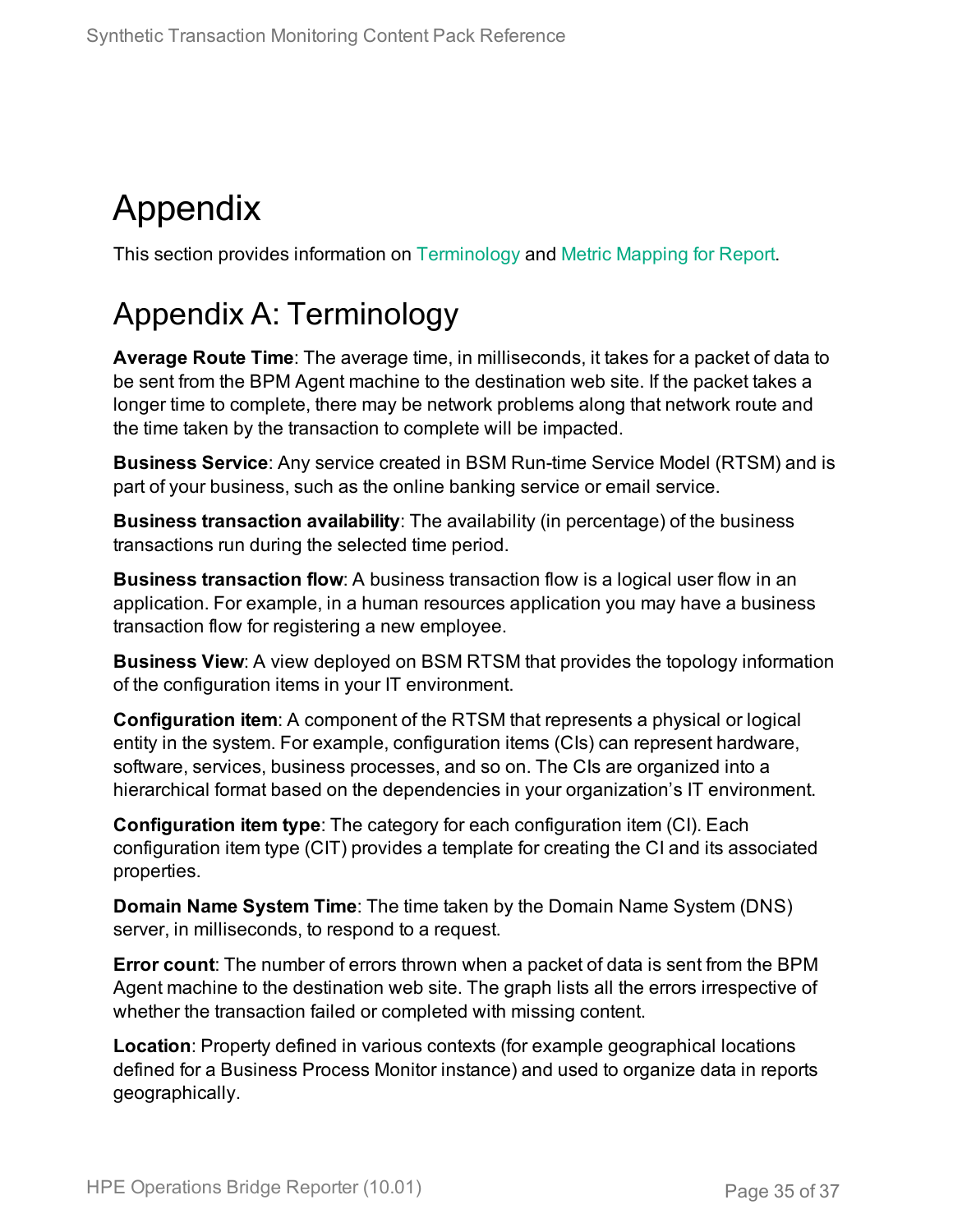**Script**: A saved set of transactions. You record and save scripts in HP Business Service Management recording tools, such as HP Virtual User Generator.

**Trace Hops**: The number of intermediate servers the data packet encounters before it reaches its destination. Greater the number of hops, more the delay in completing the transaction.

**Transaction**: Any series of steps that an end user performs in an application, whose performance you want to monitor. Transactions are recorded using HP BSM recording tools and saved in scripts. When replayed, transaction response time and availability data is collected.

<span id="page-35-0"></span>**Transaction response time**: The time taken for a prerecorded transaction to be completed.

# Appendix B: Metric Mapping for Reports

HPE OBR provides a utility to generate metric flow documents. The utility has strong filtering capabilities and generates the metric flow documents in HTML format. These HTML output files can then be saved in Excel for further filtering and metric tracking.

To generate the metric flow documents, follow these steps:

1. Run the utility using the following command:

### **On Windows:**

%PMDB\_HOME%\bin\shr\_utility -flow -dir %PMDB\_ HOME%\packages\EndUserManagement

### **On Linux:**

\$PMDB\_HOME/bin/shr\_utility -flow -dir \$PMDB\_ HOME/packages/EndUserManagement

The command generates multiple HTML output files in the current directory.

2. Open the HTML output file in Excel.

You can apply combination of filters to compare and track a particular metric(s).

**Note:** The output file in Excel format is published for some of the Content Packs. You can download the files from the following URL:

<https://hpln.hp.com/node/24267/attachment>